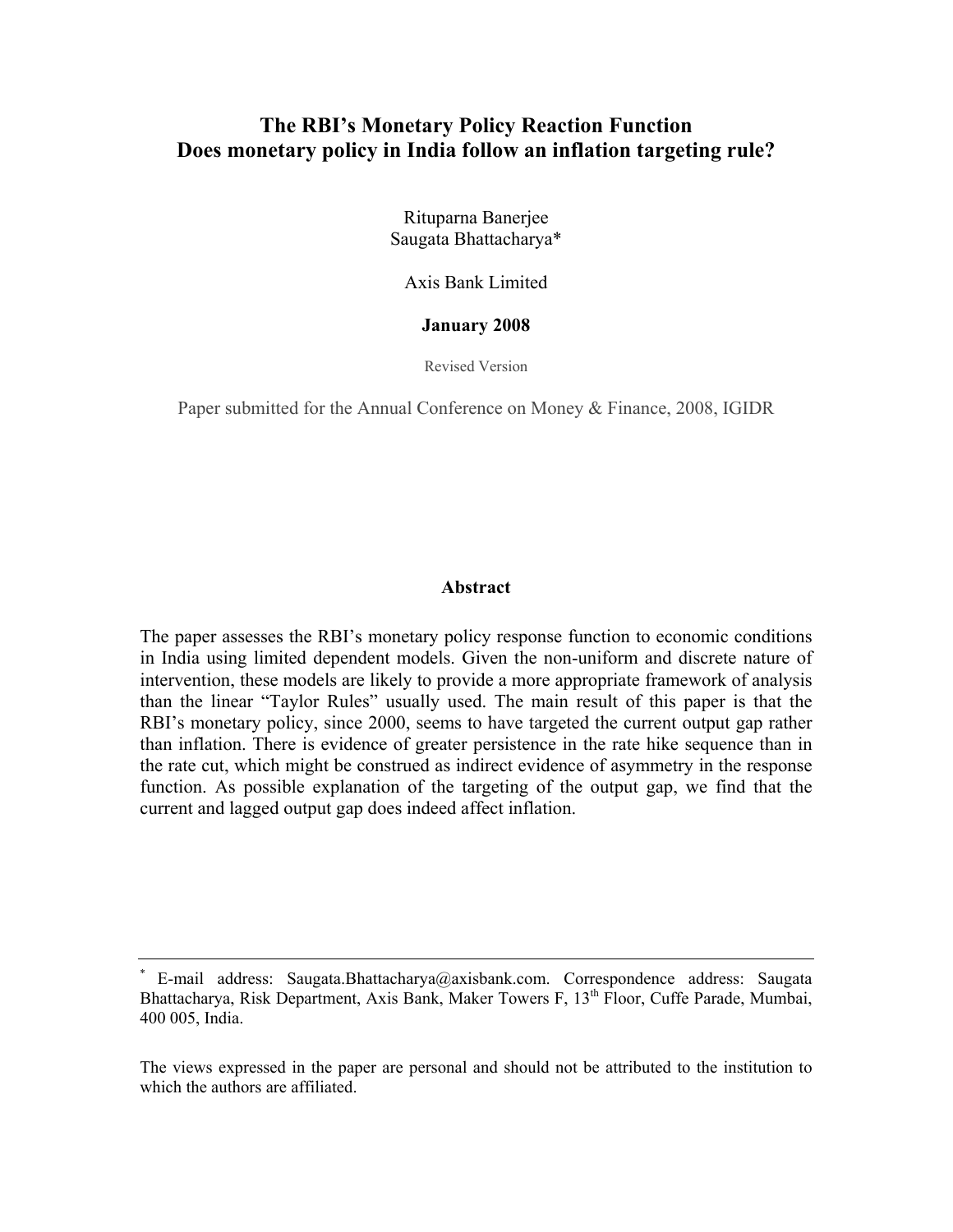# **I. INTRODUCTION**

The statistical analysis of the determinants of monetary policy stance of central banks has been mainly centred around the estimation of dynamic linear regression models in the spirit of the so-called "Taylor Rules". These rules characterize the appropriate optimal policy reaction function of a central bank in terms of the adjustment of a short-term interest rate under its control (see Taylor [1993, 1999]). Conventionally, adjustments in the interest rate targets are related to inflation, output gaps exchange rate and foreign interest rates in an open economy framework. For the most part, derivations of optimal rules for the conduct of monetary policy have taken place in a linear-quadratic framework arising out of a quadratic objective function for the central bank and a linear dynamic system describing the economy. When the policy instrument is a short-term interest rate, this combination results in a linear reaction function (Taylor Rule), whereby central banks adjust nominal interest rates proportionately to inflation and output deviations from their targets.

This approach, however, might be too restrictive when analyzing some distinctive features that characterize a central bank's intervention. The critique may be grouped into two distinct features.

The first set of problems of the linear quadratic response functions relate to the nature of the central bank interventions. First, the policy interest rate is changed irregularly, sometimes as often as twice a month and at other times as seldom as once in two quarters. Secondly, the changes are done in discrete adjustments, typically of 25 basis points, rather than in a continuous fashion. The infrequent and discrete nature of interest rate might render standard time series techniques inappropriate since they are devised to model continuous data arriving at fixed intervals of time.

The second set relates to the nature of the inflation-output tradeoff itself. In the short term, this trade-off might be non-linear. There is also a growing body of research that indicates that central banks may have asymmetric preferences with respect to inflation and / or output gaps. Some central banks, for instance, may have a greater aversion to recessions than expansions. Others find that some central banks associate a larger loss to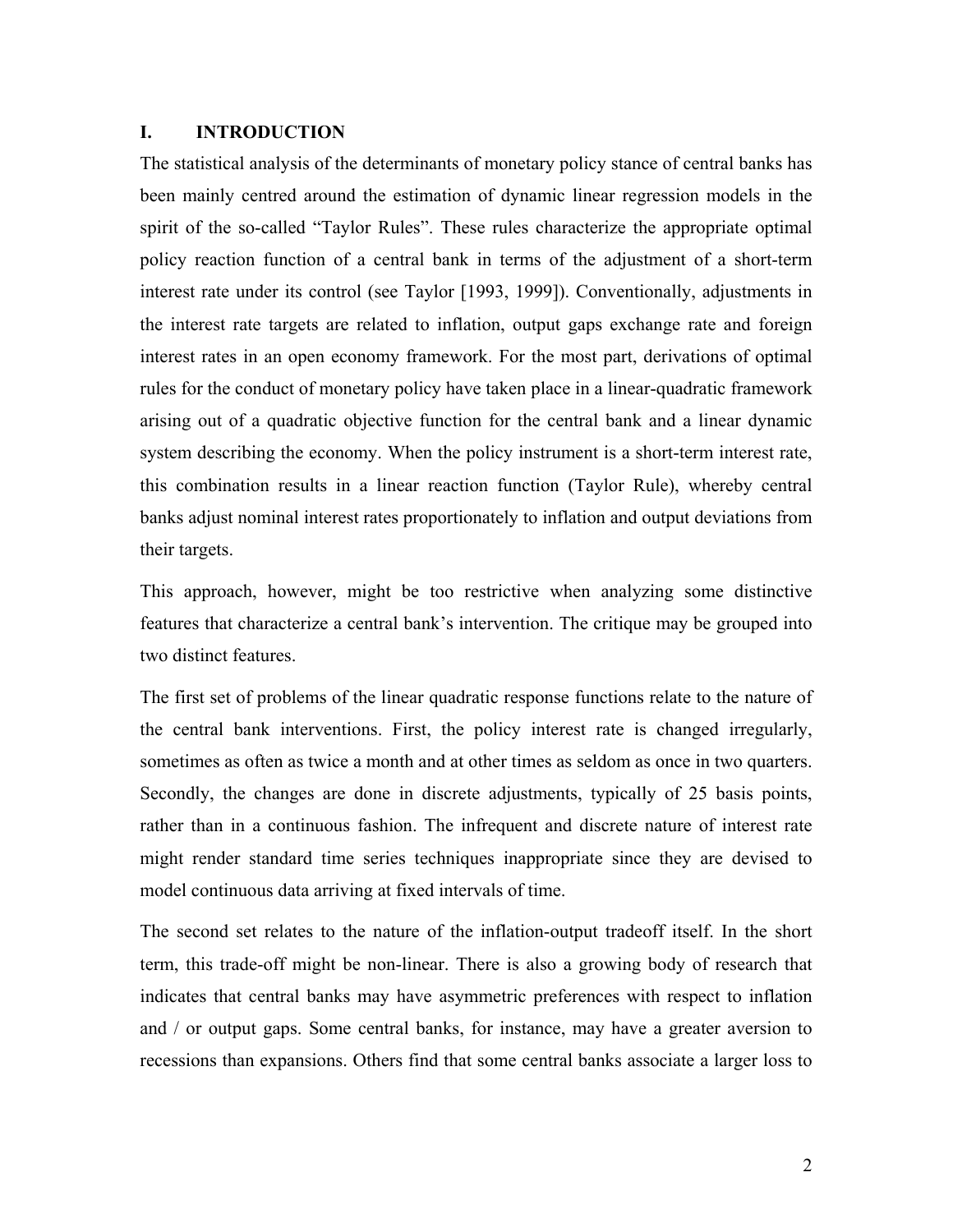positive rather than negative deviations of inflation, resulting in the inclusion of the conditional variance of inflation as an additional argument in the Taylor rule.

There are a number of empirical studies in the literature which use variants of these techniques. Dolado and Dolores (2002), Dolado et al. (2003) use Marked Point Processes to investigate the actions of the Bank of Spain and other European central banks. Gascoigne and Turner (2003) use simpler ordered probit models to look at the response behaviour of the Bank of England. Our paper expands the scope of the latter in analyzing the conduct of monetary policy in India.

This paper attempts to examine the validity of some of these issues in the Indian context. Our approach in this paper is based upon the estimation of limited dependent models (both Probit and Logit) to determine the probability of an intervention by the Reserve Bank of India (RBI). Both binary and ordered representations are used. In general, attempts to address these issues through a standard linear Taylor Rules approach is likely to lead to misleading inferences.

The paper is organized as follows. Section II provides a brief overview of the RBI's evolving approach to monetary policy making and its views on transmission channels of monetary policy actions. Section III details the methodologies that we have adopted in the paper. Section IV explains our inferences and results of the models. Section V looks at the empirical relation between inflation and the potential output gap in India. Section VI concludes and indicates avenues for future research.

### **II. THE RBI'S APPROACH TO MONETARY POLICY**

From the mid-1980s until 1998, the RBI used a monetary-targeting framework focused on interest rates, while at the same time monitoring developments in the real sector. Since 1998, it has widened the framework and begun to pursue a multiple-indicator approach. The RBI's Working Group on Money Supply (RBI, 1998) pointed out that monetary policy exclusively based on money demand could lack precision. As a result while money supply continued to serve as an important information variable, the RBI felt it necessary to monitor a set of additional indicators for monetary policy formulation. Accordingly, the RBI adopted a multiple indicator approach from 1998 wherein, besides monetary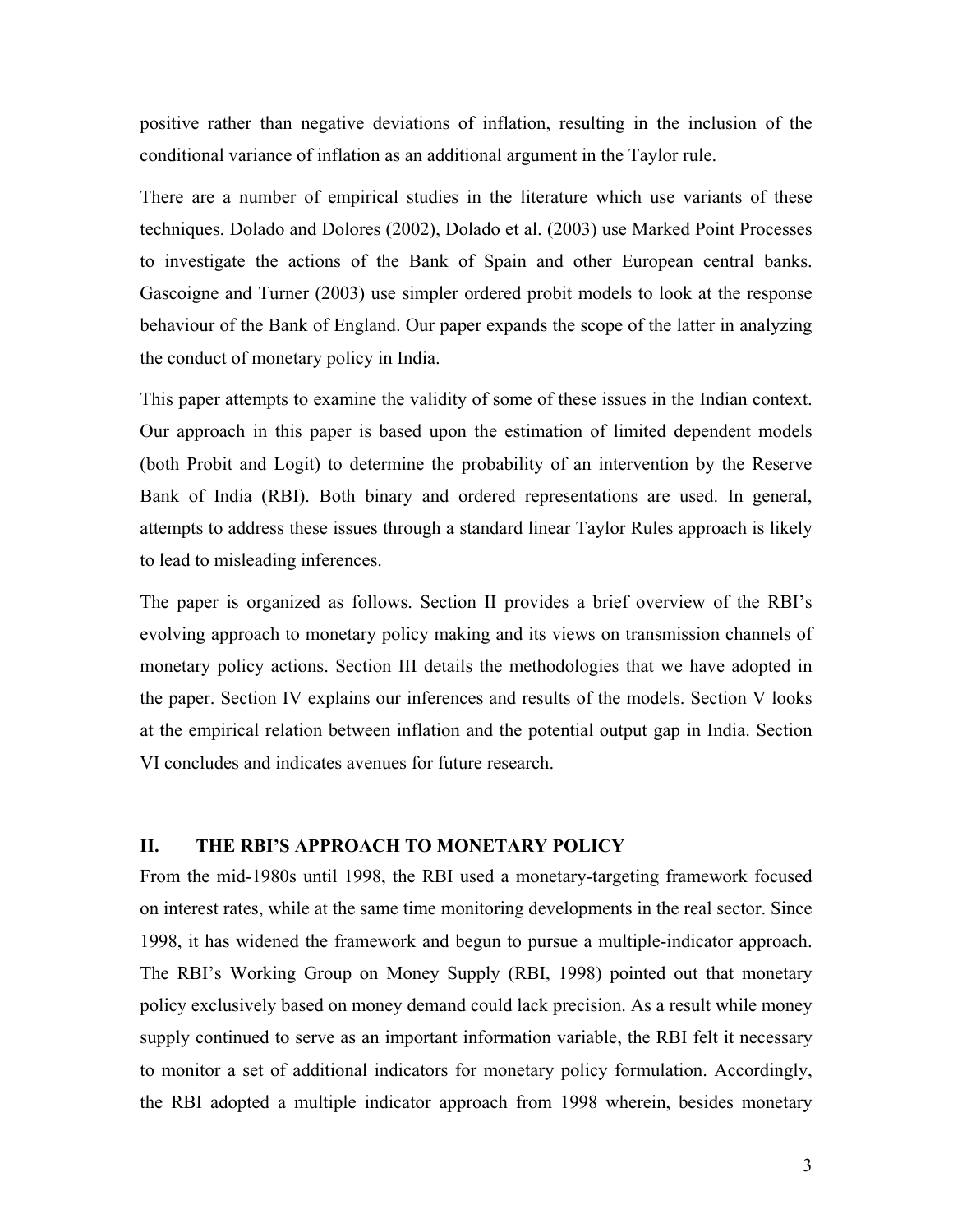aggregates, information pertaining to a range of rates of return in different financial market segments along with the movements in currency, credit, the fiscal position, merchandise trade, capital flows, the inflation rate, the exchange rate, refinancing and transactions in foreign exchange – which are available on a high frequency basis – were juxtaposed with data on output and the real sector activity for drawing policy perspectives. Under this approach, the role of monetary aggregates as the exclusive intermediate target have been de-emphasised and short-term policy interest rates have gradually emerged as the operating target of monetary policy. Within the multiple goals assigned to the monetary authority, the achievement of price and financial stability received greater emphasis. This widening of the scope of variables monitored has partly been enabled by the development of more sophisticated econometric models.

In this context, a recent paper (Kannan *et al*., 2006) provides valuable insights into the current thinking at the central bank on monetary policy responses in India in an open economy framework. It constructs a Monetary Conditions Index taking into account both interest rate and exchange rate channels. Their results indicate that interest rates have been more important than exchange rates in influencing monetary conditions in India.<sup>1</sup> This Index is seen as supplementing the set of multiple indicators referred to above.

Chart 1 below depicts some of the monetary policy actions of the RBI during 2001to 2007 (till June), in the context of two of the more common variables included in "Taylor Rules" approaches, viz., output and inflation. During this period, the RBI has lowered CRR from 8.8% to 4.5% (in 6 steps) and then raised it to 7.5% (also in 6 steps, although the last two were in August and October), The repo / reverse repo rate had been reduced 8 times (from 10% to 6%) and then raised 9 times (to 7.75%). The bank rate was reduced thrice (to 6% in April '03) and then kept unchanged. It has used the three instruments simultaneously only once (in November '02) but has lately used a combination of the CRR and repo rates. It has also occasionally used the repo – reverse repo corridor as an instrument.

1

 $<sup>1</sup>$  The authors have noted elsewhere that there is also a switching behaviour in the policy response between</sup> domestic interest rates and currency considerations, the most recent such episode being the middle of 2007, when the Rupee had appreciated sharply.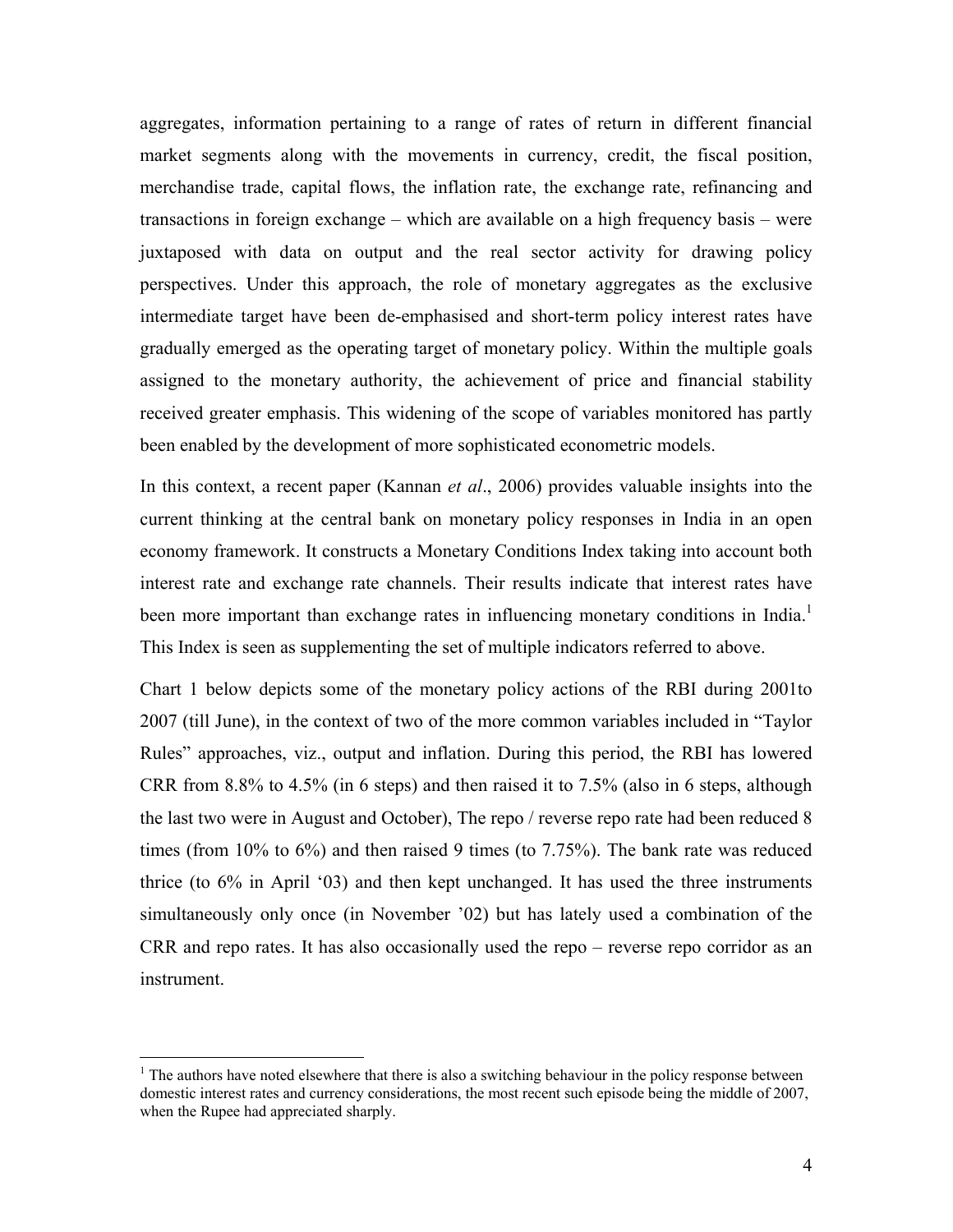

#### **Notes:**

The lighter vertical lines indicate changes in repo, reverse repo and bank rates; darker vertical lines are CRR changes.

The easing phase of the RBI's policy ended around the middle of 2003. The tightening phase started in late 2004, patently designed to deal with rising inflation, couple with what must have been perceived as unsustainably high industrial output growth. Casual empiricism from the chart above indicates that that inflation was certainly restrained by the policy tightening, but industrial output growth had become much more volatile.

# *II.a Issues and hypotheses*

Given this background, the following issues are sought to be explored in the paper. The ongoing statements from the RBI leave no doubt that they consider one or two of the list of their multiple objectives to be of primary importance. For instance, liquidity management has of late repeatedly been cited as one of the primary concerns of the RBI. The primary target, in line with other central banks in the recent past has remained inflation. So what then, is the primary strategy of the RBI? The paper attempts to understand the process of targeting adopted by the RBI.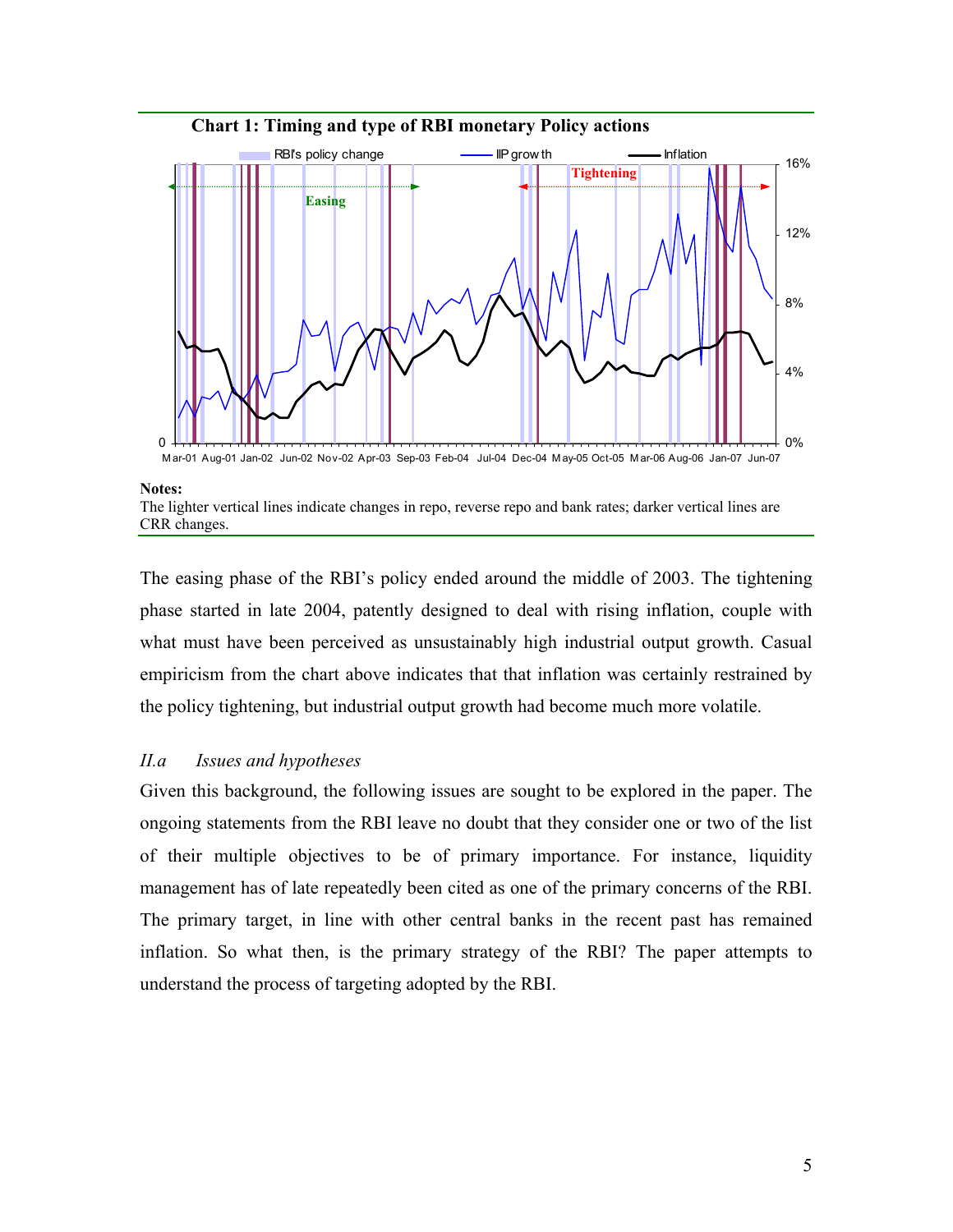One of the assumptions of the paper is that there are two primary targets for monetary policy: (i) inflation and (ii) an output gap.<sup>2</sup> The other stated objectives are intermediate targets. Is there any primacy in these two primary targets in the sense the RBI has given undue weight to one, or are both equal in terms of their influence on the RBI's policy response. This issue is important since there is a significant corpus of research that seems to indicate that many central banks target the current output gap. The logic is that this is similar to targeting future inflation.

The second issue relates to the persistence of the responses. Given that an intervention has happened, does the probability of another intervention change? Is there an asymmetry in this persistence as well? Are the chances of a cut following a prior cut the same as those of a hike following a prior hike?

A third issue is that of asymmetry in the monetary policy approach, with respect to the phase of the business cycle. In other words, was the response behaviour different during a downturn compared to that in an upswing?

#### **III. MODELS AND METHODOLOGY**

### *III.a Data*

1

We have used monthly and quarterly data from June 2000 to August 2007 in our regressions. We have used WPI inflation data since this is what the RBI declares as its target. We have chosen the Index of Industrial Production (IIP) and GDP as our output measures (for month and quarter periods, respectively) for the reasons specified below. Our policy interest rate is the repo rate, since this has become the most operation policy rate over the past few years.<sup>3</sup> For quarterly data, the end quarter repo rate is taken as the rate for that quarter. Quarterly inflation is the average rate over that quarter.

We have confined ourselves to the period post 2000 since our earlier work indicates significant structural breaks during the late Nineties; these breaks are likely to have

 $2$  This is a simplification of the dynamics of the response function. In India, exchange rate management is a significant response parameter, especially in the recent past. In 2007, there has been at least one episode where the RBI has shown a distinct "switching" behaviour in its response, with systematic and sustained intervention in the currency markets overriding inflation targeting.

<sup>&</sup>lt;sup>3</sup> The RBI has also used the width of the LAF repo and reverse repo corridor as a policy instrument, but the use has been more infrequent.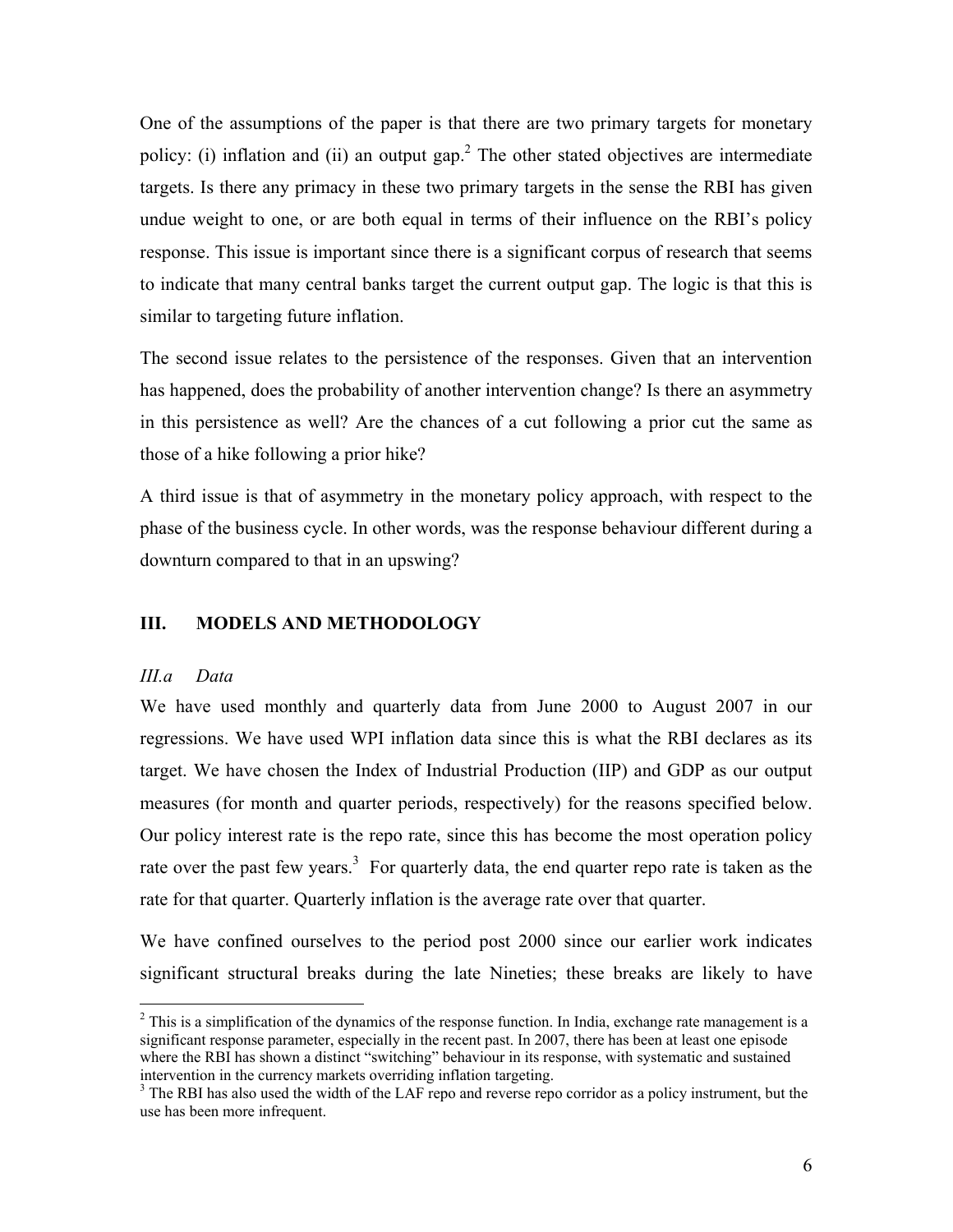induced significant mis-specifications in our regressions. In addition, the RBI's monetary policy framework had changed significantly after the release of the Report of the Working Group on monetary policy (op cited).

# *III.b Measurement of potential output*

An important issue, especially in India, is the measurement of the output gap; unlike developed countries, there are no official measures of potential output levels. Virmani (2004) has earlier attempted an estimation of potential GDP, by comparing an Unobserved Components model with an estimate derived from a Hodrick-Prescott (HP) based smoothing. He found that sensitivities of the two models were not very different. In other studies, estimates of the long run equilibrium level of output are found to be sensitive to the method of estimation (see Mishkin (2007) for a recent overview and references therein). We have used both monthly and quarterly measures of output, for reasons explained below.

For the monthly exercise, the Index of Industrial Production (IIP) is a natural choice as the output measure, for a variety of reasons. The most important was that would allow us to model the monetary reactions on a monthly basis. Moreover, the IIP is a much more homogenous measure of the Data Generation Process for economic activity. The agriculture and allied products segments of the GDP are driven by many factors that are relatively exogenous to the monetary policy stance. In addition, large segments of the services sectors (transport, storage, communications, etc.) and construction are driven by the industrial segment.

On the other hand, the quarterly GDP measure is a more comprehensive measure and is a more natural fit to the quarterly reviews of monetary policy that is the RBI's standard practice.

We have attempted to measure the output gap using three different measures:

- i. Cyclical component of output growth (the residual of the HP filter)
- ii. Residuals from regressing output growth on time trends
- iii. Residuals from AR models of output growth

Details of the regression outputs are given in Appendix 7.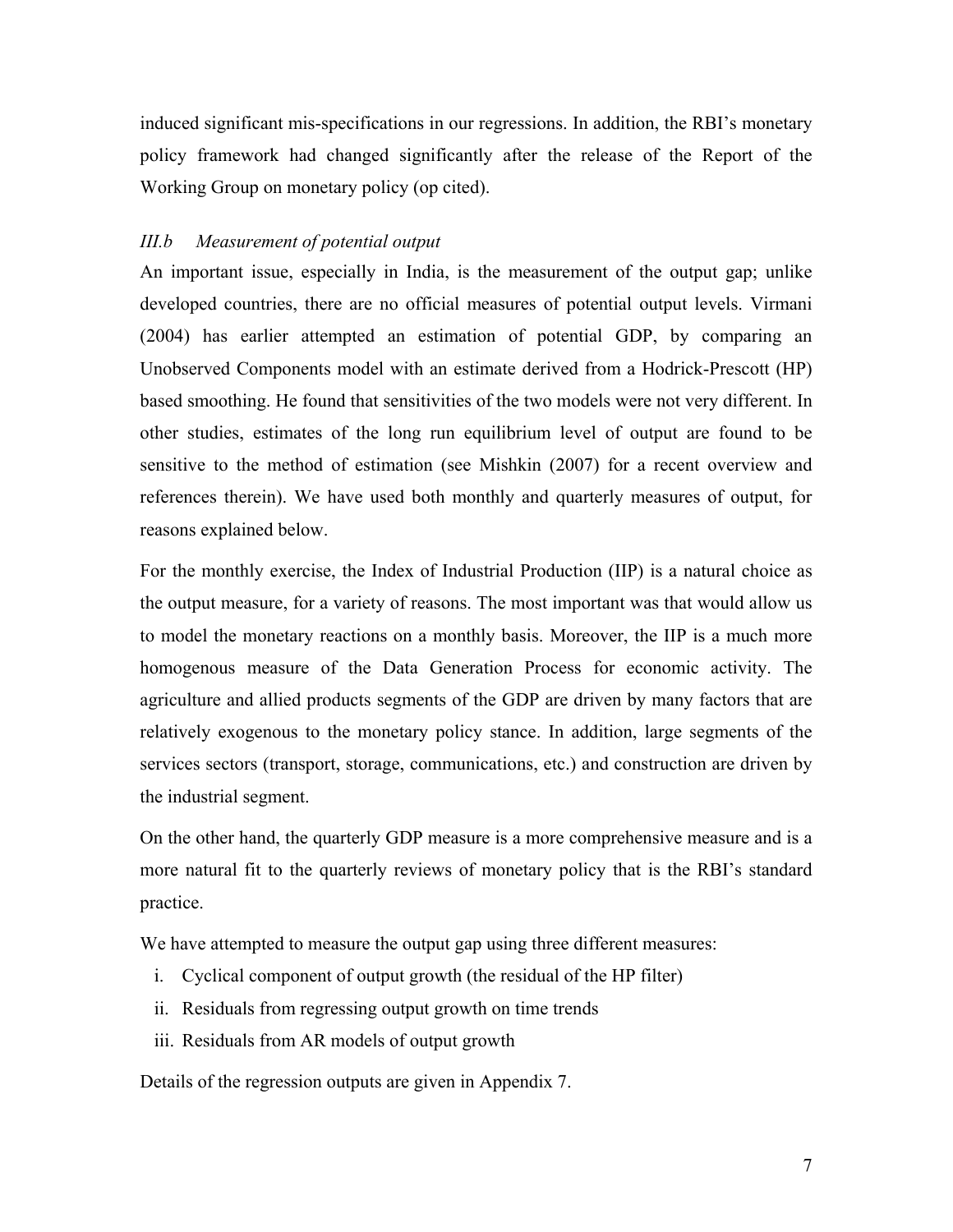

**Chart 2a: Estimates of deviation of actual from potential industrial output in India** 





Notes:

- 1. The Resid\_time series are the residuals obtained from regressing the growth rate of the respective output measure on time  $(t = 1,2,3...).$
- 2. Resid\_AR are the residuals obtained from an AR representation of the growth rate of the respective output measure.
- 3. HP\_Cycle represents the cyclical component residual from the long term HP filter.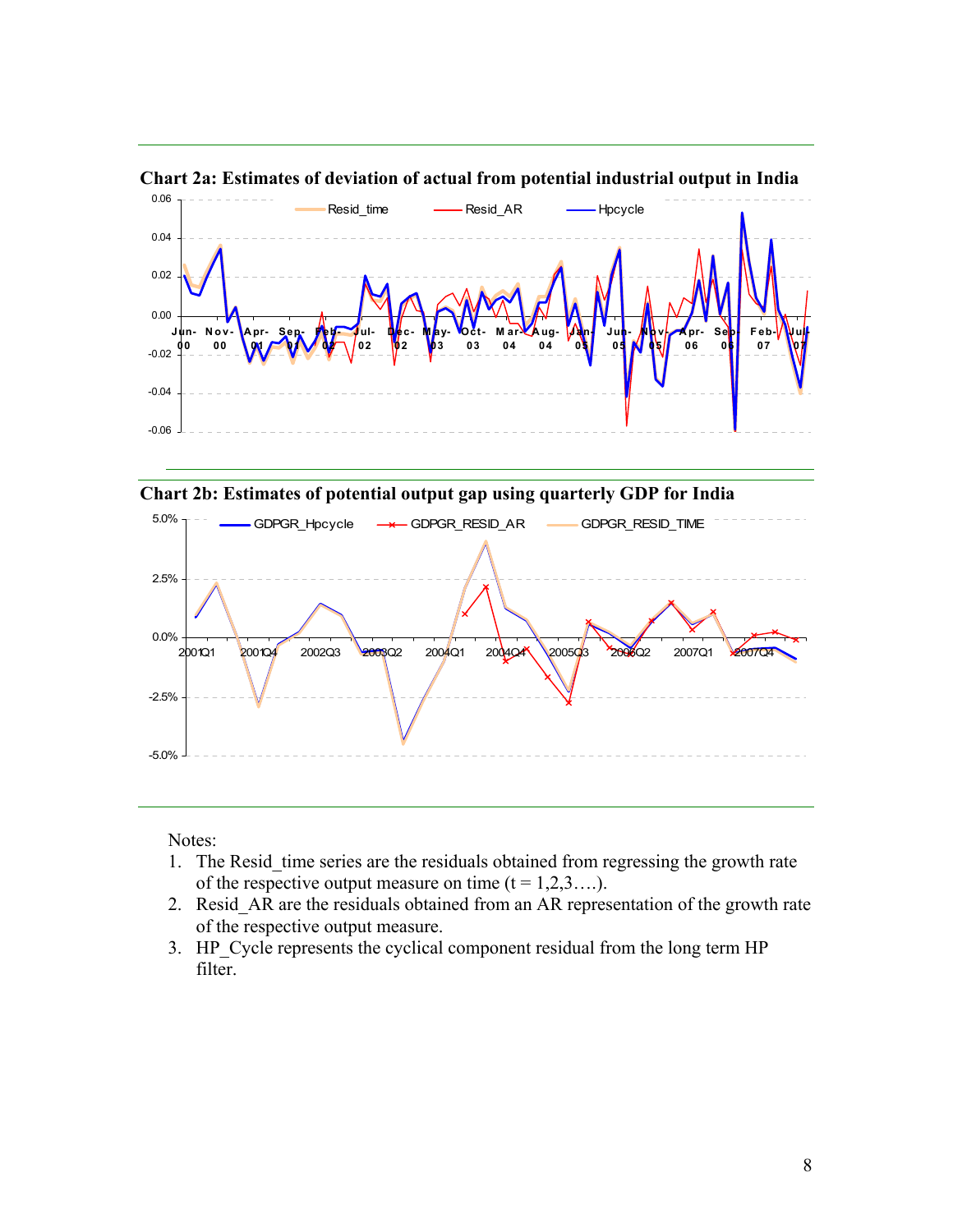Chart 2 above shows that the three measures of potential output seem to be congruent, given the residuals are more or less of the same magnitude. In the rest of the paper, we have used the HP-cycle method to measure the output gap<sup>4</sup> using output growth.

# *III.c Limited Dependent Models*

*Prob* (*Repo*<sub>o</sub>*order*) = 
$$
F(\Pi_t, Y_t, \text{Laged}_{cut}, \text{Laged}_{thike}) \dots (1)
$$

where "Lagged cut" and "Lagged hike" are dummy variables,  $\Pi_t$  is inflation,  $Y_t$  is the output measure.

The target variable "Repo\_order" is a categorical variable constructed from the changes in the repo rate. Given the unbalanced nature of the sample (zero changes occur more frequently than either increases or cuts), we have used both Probit and Logit functional forms to check for parameter instability and other mis-specifications.

The ordered variable (Repo\_order) constructed from the repo rate change is distributed as follows, for the monthly and quarterly data models.

|                    | <b>Monthly data</b> |           | <b>Quarterly data</b> |    |  |
|--------------------|---------------------|-----------|-----------------------|----|--|
| <b>Description</b> | Repo order          | Frequency | Repo order Frequency  |    |  |
| $Cut > 25$ bps     |                     |           |                       |    |  |
| Cut $\leq$ 25 bps  |                     |           |                       |    |  |
| No change          |                     | 67        |                       | 13 |  |
| Hike $\leq$ 25 bps |                     |           |                       |    |  |
| Hike $> 25$ bps    |                     |           |                       |    |  |

**Table 1: Repo rate changes: Distribution for ordered models** 

One implication of the fact that interest rate changes have tended to be small in magnitude, (typically 25 bps), it is likely that total desired change would not be achieved in a single adjustment. As Chart 1 above shows, policy rate changes have often tended to be clustered. Clustered policy changes have also been universally in the same direction. To test this formally, we have used dummy variables ("Lagged cut" and "Lagged hike")

 $\overline{a}$ 

<sup>&</sup>lt;sup>4</sup> This ideal output is occasionally referred to as potential output in places in the paper.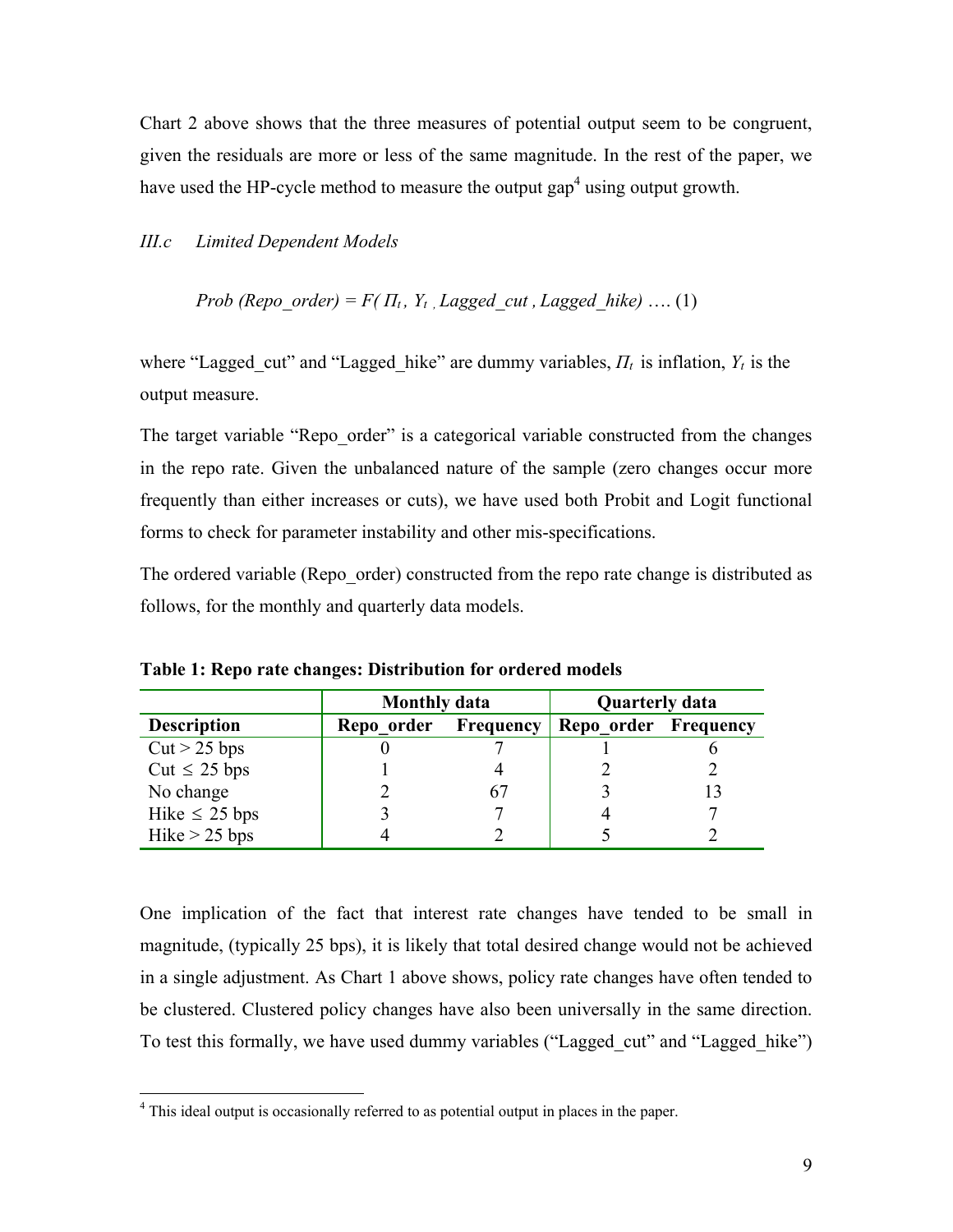that capture the direction of movement of the policy rate in the previous period. The objective of including the dummies was to test the persistence of rate cuts (and hikes) and thereby (indirectly) to check if there were any asymmetries in the implementation of a rate cut or a rate hike.

These variables are defined as follows:

Lagged cut  $=$  1, if interest rate was cut in previous month  *= 0, otherwise Lagged\_hike =1, if interest rate was raised in previous month = 0, otherwise* 

#### *III.d Estimation of limited dependent models*

The following is a summary of the methodology adopted in the following section. The ordered probit and logit models (for both monthly and quarterly data, respectively) were estimated by a two-step method. First, current inflation and output gap were considered as explanatory variables. The objective was to understand whether the RBI really did use inflation as the predominant target of its policy rather than the current output gap as the target. In the second step, the dummies Lagged\_cut and Lagged\_hike were included in the set of explanatory variables in order to assess persistence of policy actions and possible partial adjustment. Even though the distribution of the order variable looked symmetric (hence closer to a normal distribution), we have estimated both logit and the probit models, in order to compare the robustness of the estimations to distributional assumptions.

For the main regressions, two sets were conducted with monthly and quarterly data. One problem with monthly data is its unbalanced nature, since the frequency of 'no change' in the repo rate was very high, both as a result of the intermittent nature of policy changes and since these changes do not happen on a monthly basis. The distribution of changes in quarterly data is much more balanced. In India, moreover, since monetary policy decisions are (mostly) taken on a quarterly basis, the quarterly data might be a truer representation of the data generation process underlying the repo rate changes.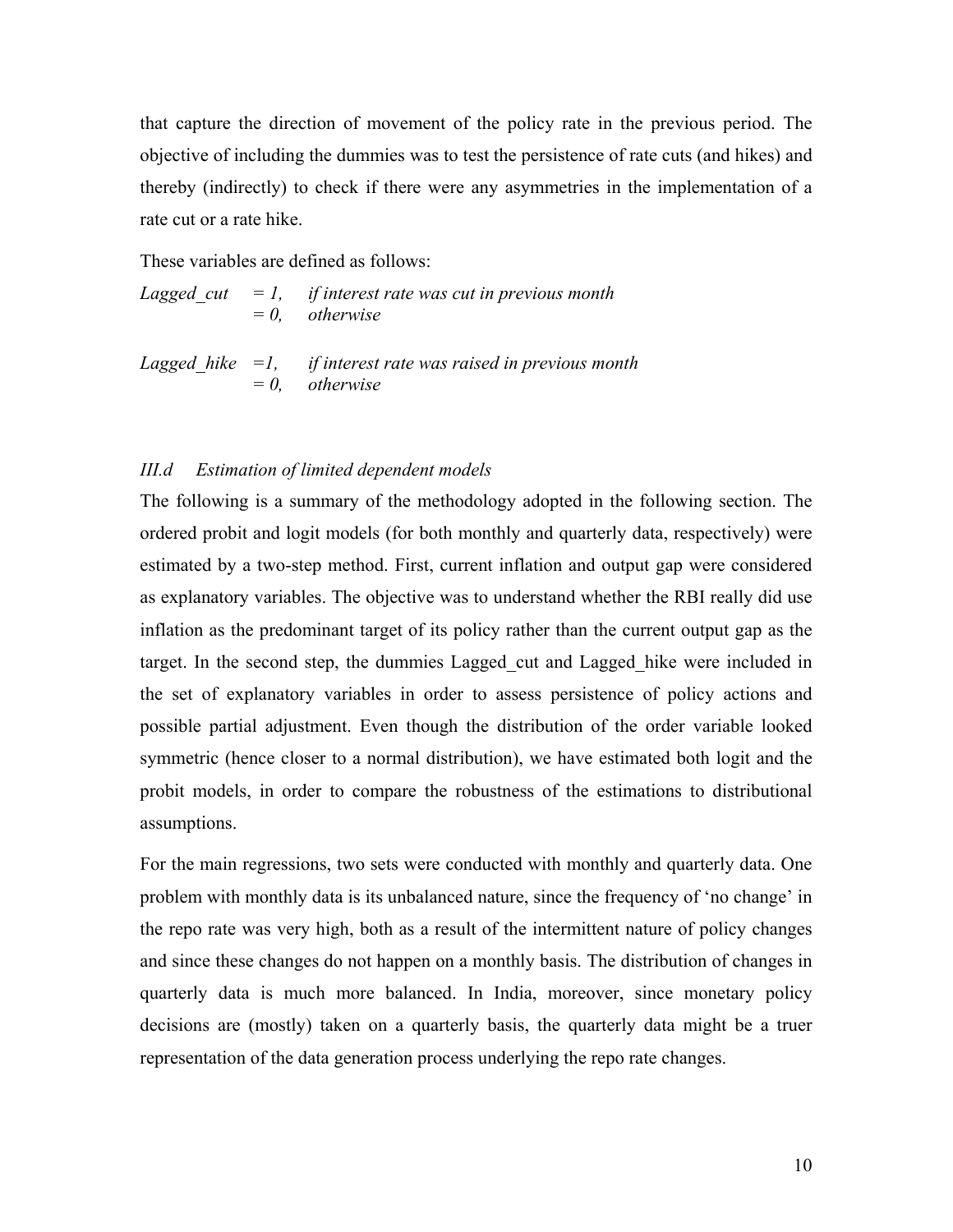A set of linear "Taylor Rules" type regressions are also finally reported to provide a basis for comparison with the non-linear models, both to validate the results here and check how many of the inferences turn out to be robust to the type of regression.

# **IV. RESULTS**

Details of the regression outputs for the specific models are given in Appendices 1 through 4. The following sections report the main inferences from the results. All estimates were obtained using EViews 5.

#### *IV.a Inferences with monthly data*

In the first stage, we estimated ordered regressions for interest rate changes in which the explanatory variables were the current rate of inflation and the growth rate of adjusted IIP. The outputs of the logit and the probit models are similar in terms of the model selection criteria, with no particular reason to favour one over the other. The indicated coefficients are also similar, although the strengths of the coefficients vary.

In both the logit and the probit models, the output gap was found to be more significant than the current level of inflation. The contribution of the current rate of inflation in determining the probability of interest rate changes is much smaller, as can be seen by the low level of significance of this variable and the fact that its sign is opposite to that expected. On the other hand, the output gap coefficient both has the correct sign and is statistically more significant than the inflation coefficient.

The coefficients of the limits points (corresponding to the cut-off values of categories) remain robust in sign and significance (and to an extent in magnitude) between the two models and also to the inclusion of the lagged policy response dummies.

These lagged response dummies were added to check persistence of policy responses as well as to capture possible inertia in policy responses. Although this behaviour is not well understood in India as yet, it has been extensively studied for the US Federal Reserve. It has been conjectured that the Fed's tends to smooth changes in interest rates and adjust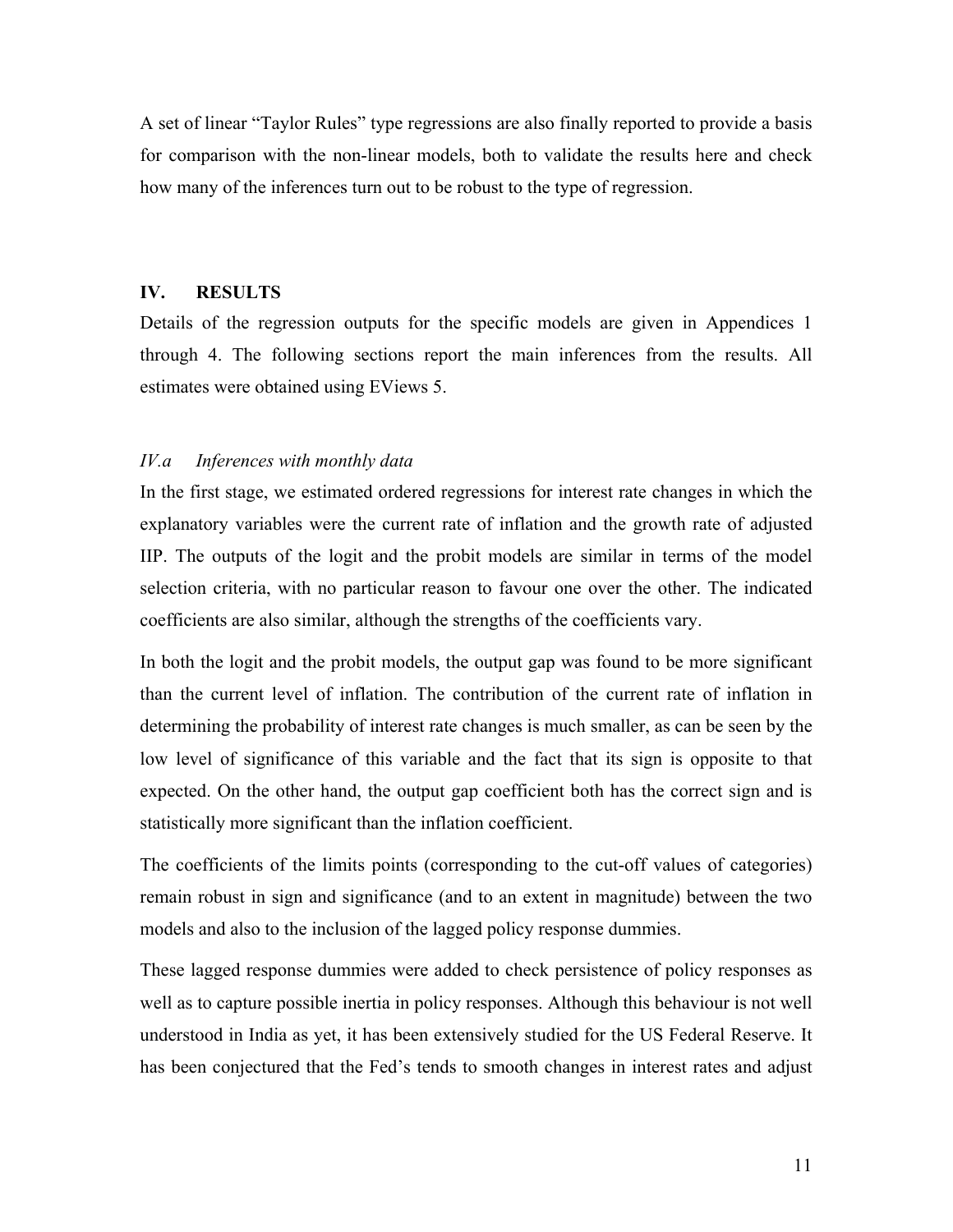its target for the Federal Funds Rate in a measured fashion. Such a reaction function, generalizing the Taylor Rules, was studied by Clarida *et al*. (2000).

We have used a simplified version of their approach, by adding dummies for one-period lagged cuts and hikes in a re-specified regression framework. After adding the lag response dummies, the pseudo  $R^2$  improved from .01 to .02 in both the logit and probit models. However, none of the dummies were significant. Recall that the "Lagged cut" dummy indicates the chance of a cut in interest rate given that there was a cut in the previous month. "Lagged\_hike" indicates the same for a hike.

The logit model performed marginally better than the probit according to the various model selection criteria. Note that the inclusion of the lagged adjustment terms makes little difference to the estimated coefficients for inflation and the output gap.

The results from our two functional forms were somewhat contradictory. In the logit model, *Lagged cut* dummy is more significant than the *Lagged hike* dummy. On the other hand, in the probit model, the *Lagged\_hike* dummy was relatively stronger.

The high p-values of the coefficients in both the models suggest that there is no statistically significant persistence in the monetary policy actions of the RBI.

#### *IV.b Inferences with quarterly data*

<u>.</u>

The unbalanced nature of the changes above is likely to have resulted in inefficient estimation in the above equations. One way to correct for this distortion is to consider monetary policy changes at quarterly intervals. The RBI, unlike many other central banks, conducts a quarterly, rather than monthly, review of its monetary policy<sup>5</sup>. The probability, therefore, of recording a change for any given quarter increases.

The following are some of the main differences and similarities with the model based on monthly data. As with the models with monthly data, the output gap is always more significant than inflation in both models.

The month-based logit and probit model showed different results for persistence effects, while the results of the quarterly model were similar. For monthly data, *Lagged cut* was

 $<sup>5</sup>$  Although it has occasionally taken a mid-review monetary policy action.</sup>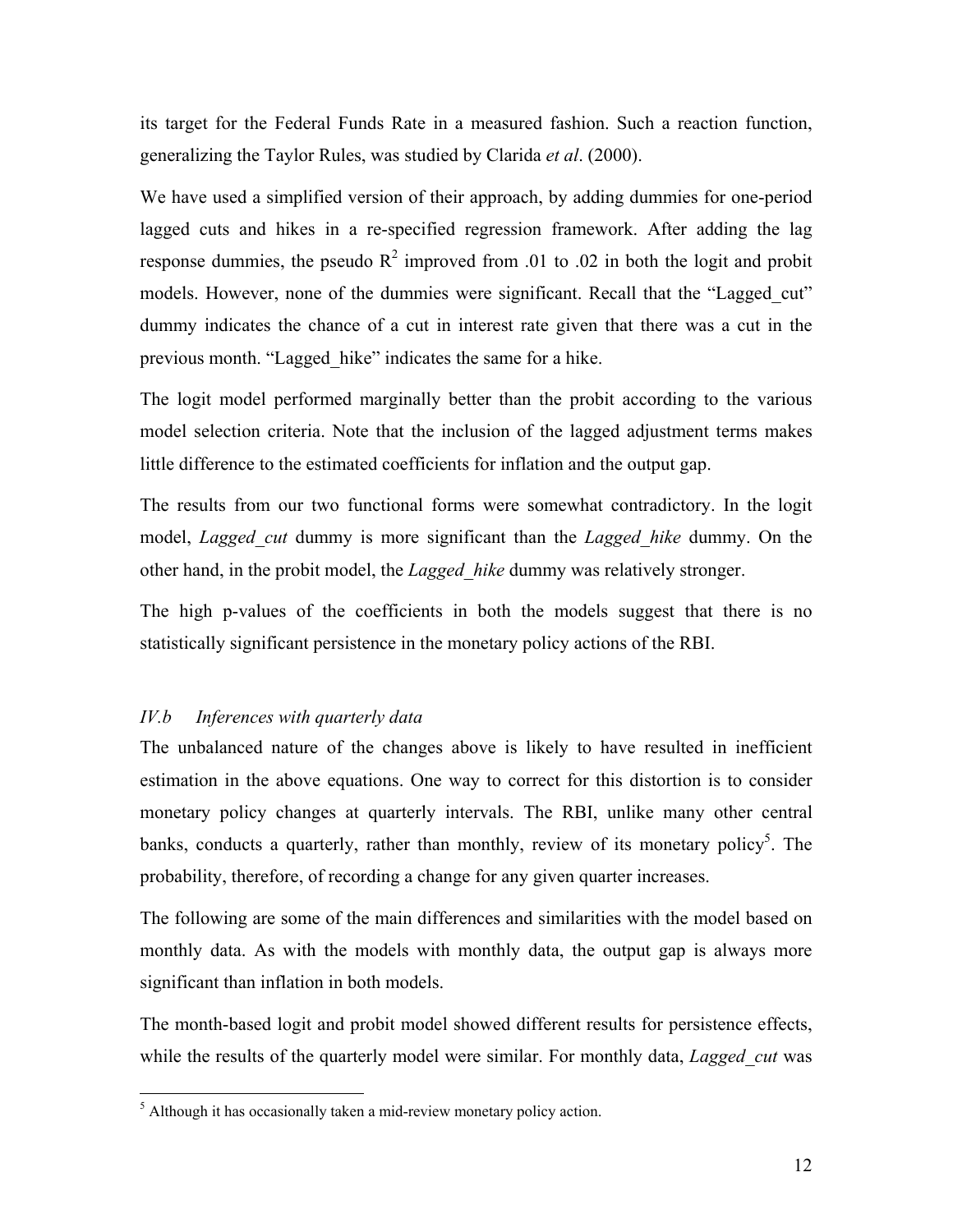more significant than *Lagged* hike in the ordered logit model. On a quarterly time frame, *Lagged\_hike* dummy was more significant than *Lagged\_cut* in both the models and the results were also stronger. Overall, then, there is evidence of greater persistence of a rate hike following another.

To understand the results of the logit regressions, we decided to benchmark them against a linear "Taylor Rules" type of regression. The results of this regression are given in Appendix 2. While the two regression results are not completely comparable, the overall fit of the limited dependent regressions was slightly better than the linear model.

# *IV.c Asymmetry in monetary policy*

In order to examine the existence of asymmetries in the monetary policy, the ordered probit and logit models were re-specified. The output gap series was decomposed into two parts: positive output gap (output plus) and negative output gap (output minus).

The results indicate relatively weak directionality in the response function. The monthly data could not differentiate between the periods of positive and negative output gaps. The quarterly data indicated a significant coefficient of the negative output gap variable, which implies that the RBI is more likely to take policy action when output is below the potential level than when it is above that level. However, the insignificant coefficients of the limit points in the quarterly model suggest that the model is weak in categorizing the estimated values, while the significant limit points in the monthly data indicated the strength of the model. The results of these regressions are given in Appendix 3.

#### *IV.d Marginal Effects*

Marginal effects measure the change in predicted probability associated with changes in the explanatory variables. The derived marginal probabilities from the ordered models are given in Appendix 4. The marginal effects of output gap are found to be stronger than inflation across all possible response categories. An increase in output gap raises the probability of a larger response. Persistence effects are low and similar in both the models, symmetric across cuts and hikes.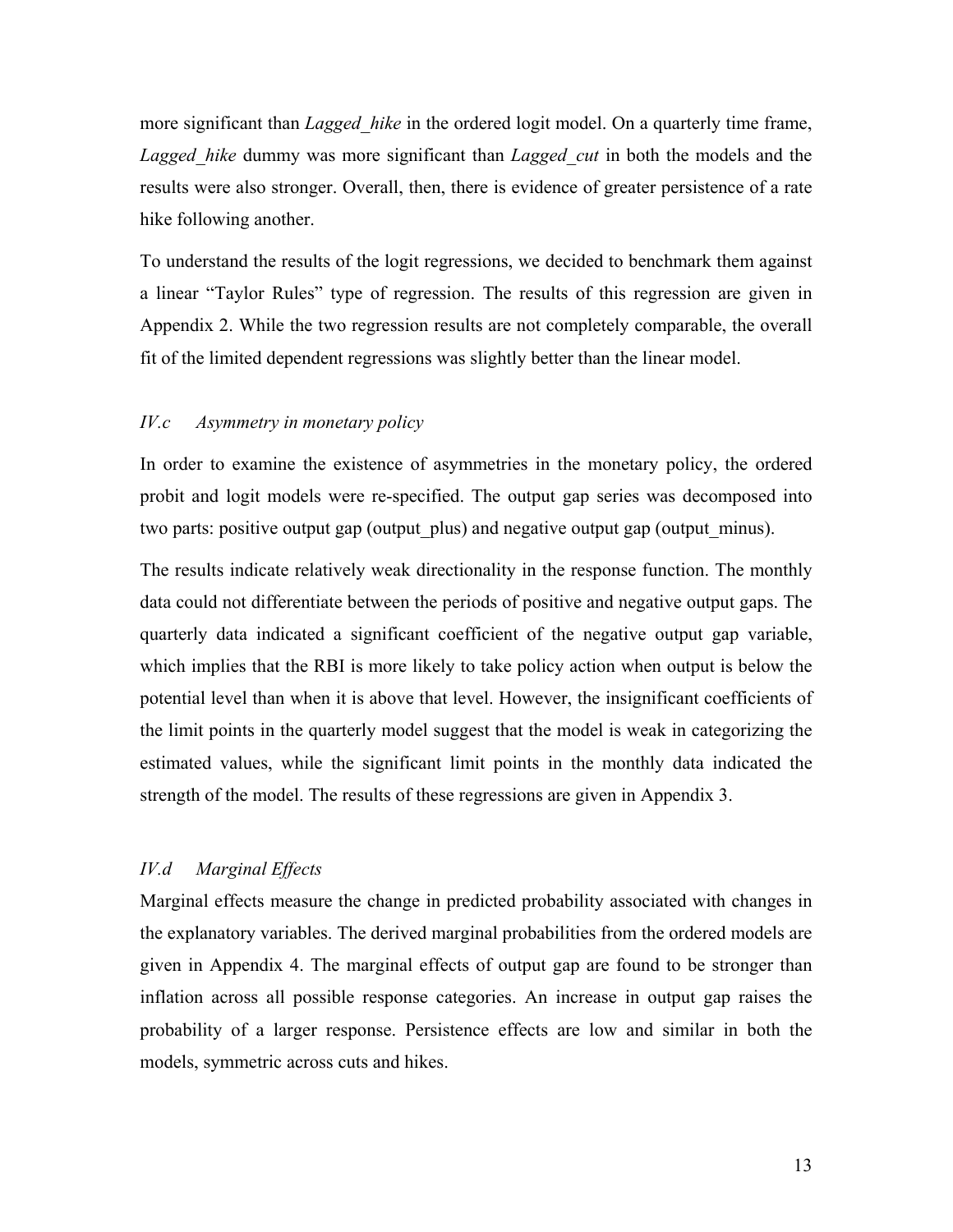# *IV.e Limited Dependent models with binary dependent variables*

Given the strong unbalanced classification in the ordered models, which might be causing distortions in the estimated probabilities, we wished to substantiate the results of symmetric responses of the RBI's monetary policy. We investigate this further with a simpler binary limited dependent model. Binary logit / probit models were estimated with the binary repo rate indicators constructed as follows:

| Repo binary $= 1$ , | if the repo rate is hiked           |
|---------------------|-------------------------------------|
| $= 0$               | if the reporate is cut or unchanged |

**Table 2: Repo rate changes distribution for binary models** 

| <b>Description</b> | Repo binary Frequency |    |
|--------------------|-----------------------|----|
| <b>Hike</b>        |                       |    |
| Cut or No change   |                       | 78 |

The results are reported in Appendix 5. Here, too, the output gap turns out to be more significant than inflation. The difference in this regression compared to the ordered models are the strengths of the lagged dummy variables, which are proxies for the persistence in policy actions and hence might be indicative of asymmetry in response actions. The lagged cut dummies were more significant than the lagged hike in both the logit and probit models. This means that a cut was more likely to follow a prior cut than a hike following a prior hike.

# *IV.f Binary dependent variables with a structural regime break*

We also checked for the robustness of the results to a possible structural change in the RBI's monetary policy; Chart 1 above shows two distinct phases over the sample period considered in this study. A dummy variable for a regime shift was introduced as an explanatory variable into the binary regression framework. This dummy is defined as follows:

Regime Shift dummy  $= 1$ , if policy regime was "Easing" = 0, if policy regime was "Tightening"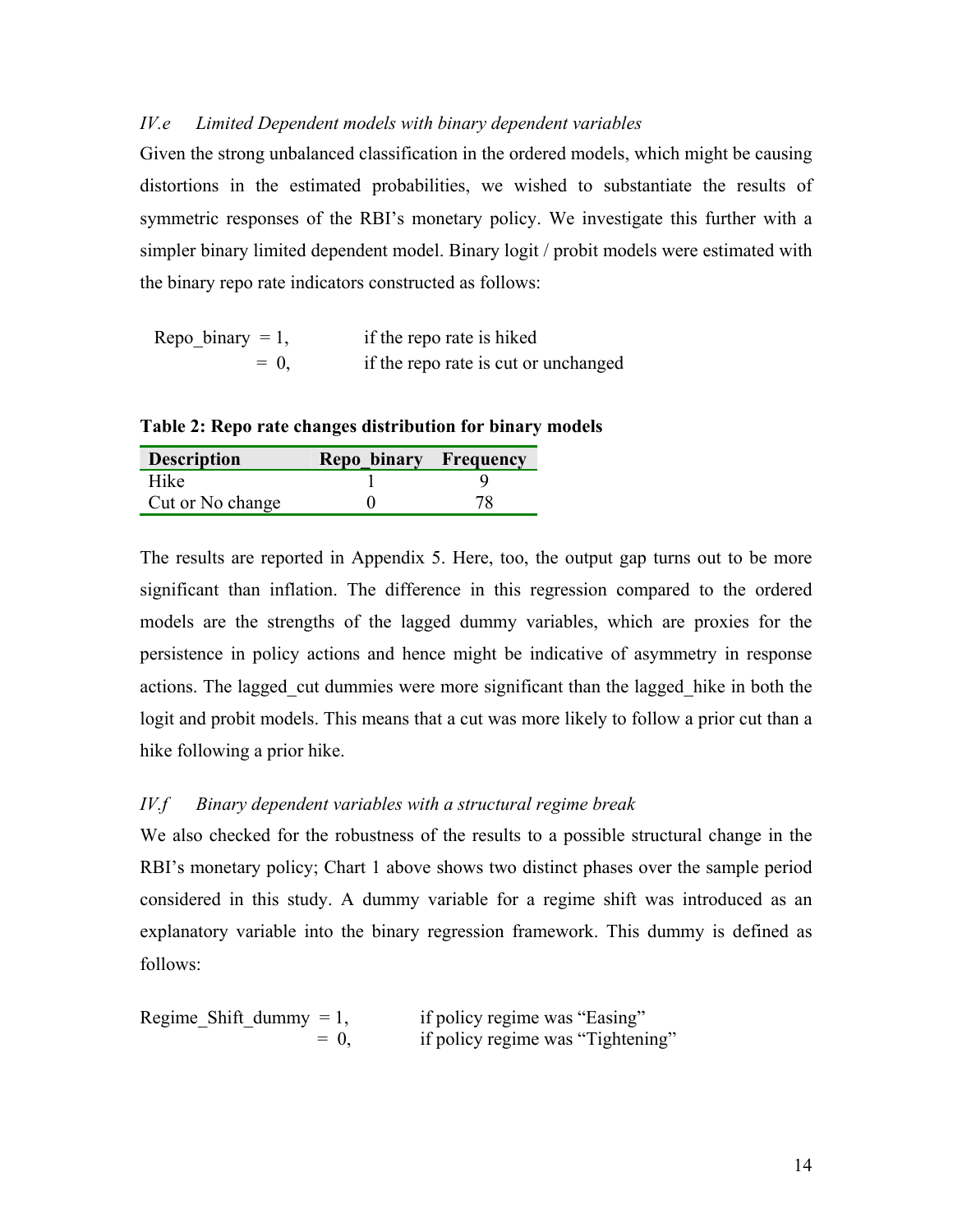The corresponding probit regression for the full sample is as follows:

*Prob (Repo\_Change\_binary) =*  $F(T_t, Y_t)$  *Regime\_Shift\_dummy) ....* (2)

Two other probit regressions were then done separately for the "Easing" and "Tightening" phases of monetary policy (with the Regime Shift dummy obviously deleted) to check for asymmetries in the policy regimes during these different regimes. The binary dependent variable was re-specified as follows:

**Table 3: Repo rate changes distribution for binary models** 

| <b>Description</b> | Repo_change_binary Frequency |    |
|--------------------|------------------------------|----|
| Change             |                              |    |
| No change          |                              | 67 |

The results for these regressions are reported in Appendix 6. First, there are no indications of a significant influence of the regime shift dummy on policy response. The indicated strength of the inflation and output gap variables in this re-specified equation is also consistent with the results if the regression reported in the previous section.

Splitting the sample into two parts degrades the performance of the models, partially, of course, due to the reduction in the degrees of freedom in the respective models. Keeping in mind the non-significance of the parameters in the split regressions, it should be pointed out that the dominance of the output gap parameter in explaining a policy change seems to have reduced. A possible explanation is a marked de-linking of inflation and the output gap since 2005, as well as the actual output fluctuating more narrowly around potential output than in the previous easing episode.

# *IV.f Forecasts from the ordered models*

Given the results of the various models, how accurate might these have been in predicting the actions of the RBI? Chart 4 below shows the effectiveness of the logit models (using quarterly GDP data) in predicting the RBI's responses. The most striking aspect is the sharp increase in the calculated probability of a rate hike in the third quarter of Fiscal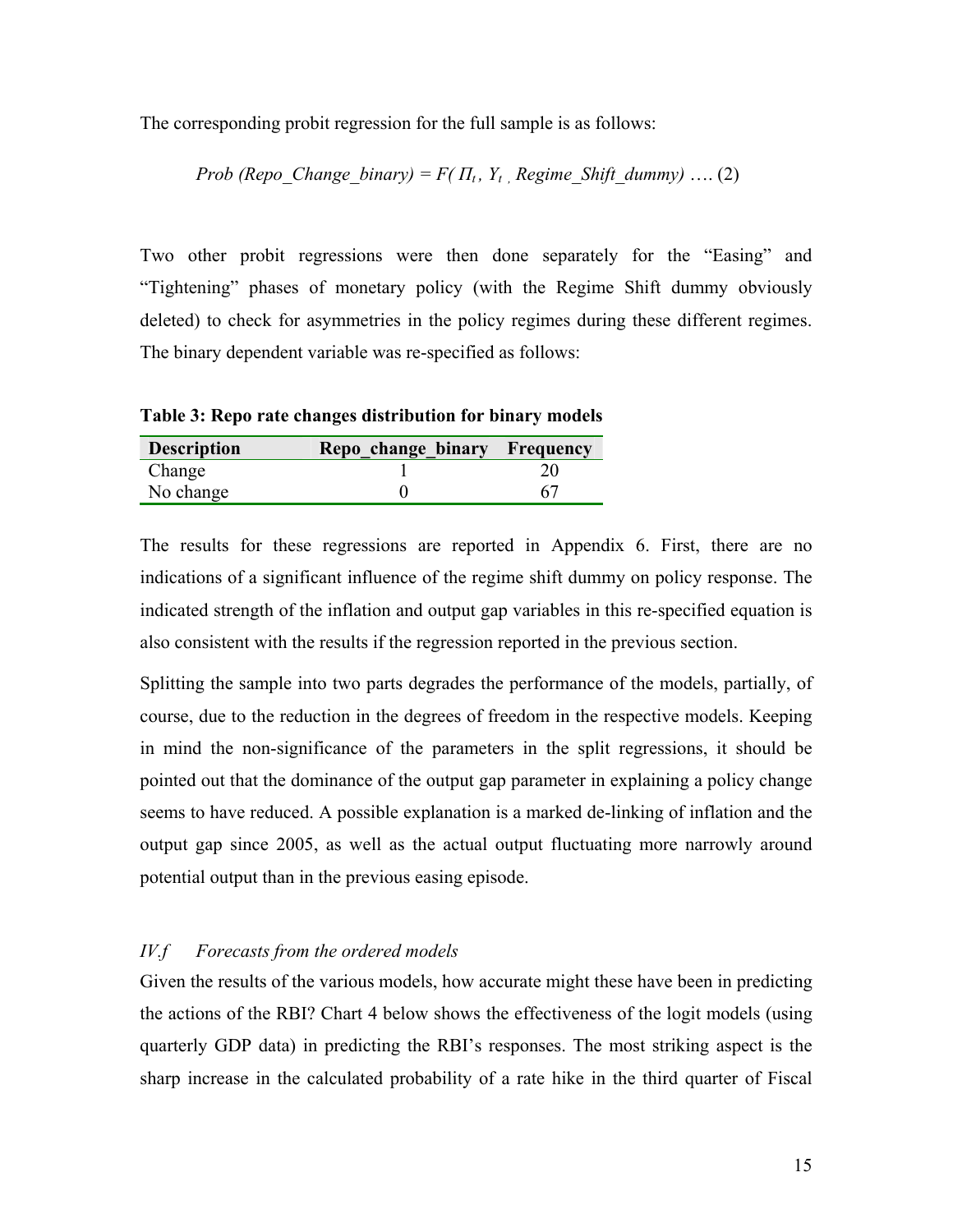2007-08. The last time there had been an equivalent increase was in 2000-01, at the time of the internet boom. These results need to be viewed with some caution given the likelihood of an upward bias in the probability of "no change in rates" (as there are 13 cases of no change among 30 cases in the case of quarterly data).



## **Chart 4: Predicted probabilities from the logit model**

## **V The relation between Inflation and lagged output**

To validate the results of the previous section, we test for the relationship between inflation and the output gap. It has been conjectured (see Gascoigne and Turner [2003], for instance) that central banks react to output gaps faster than they do to inflation, presumably on the presumption that a positive gap forecasts future inflation. Chart 3 below depicts a scatter plot of inflation (vertical axis) against the output gap (as measured by the residual of the actual IIP growth from its HP trend. As can be observed, there is some weak evidence of convexity in the relation. Some of this convexity might be explained by the real-wage rigidity that characterizes Indian labour markets, giving rise to a steeper inflation output trade-off when output is above the natural level, compared to when it is below it. At this point, we use a linear hypothesis as our working one.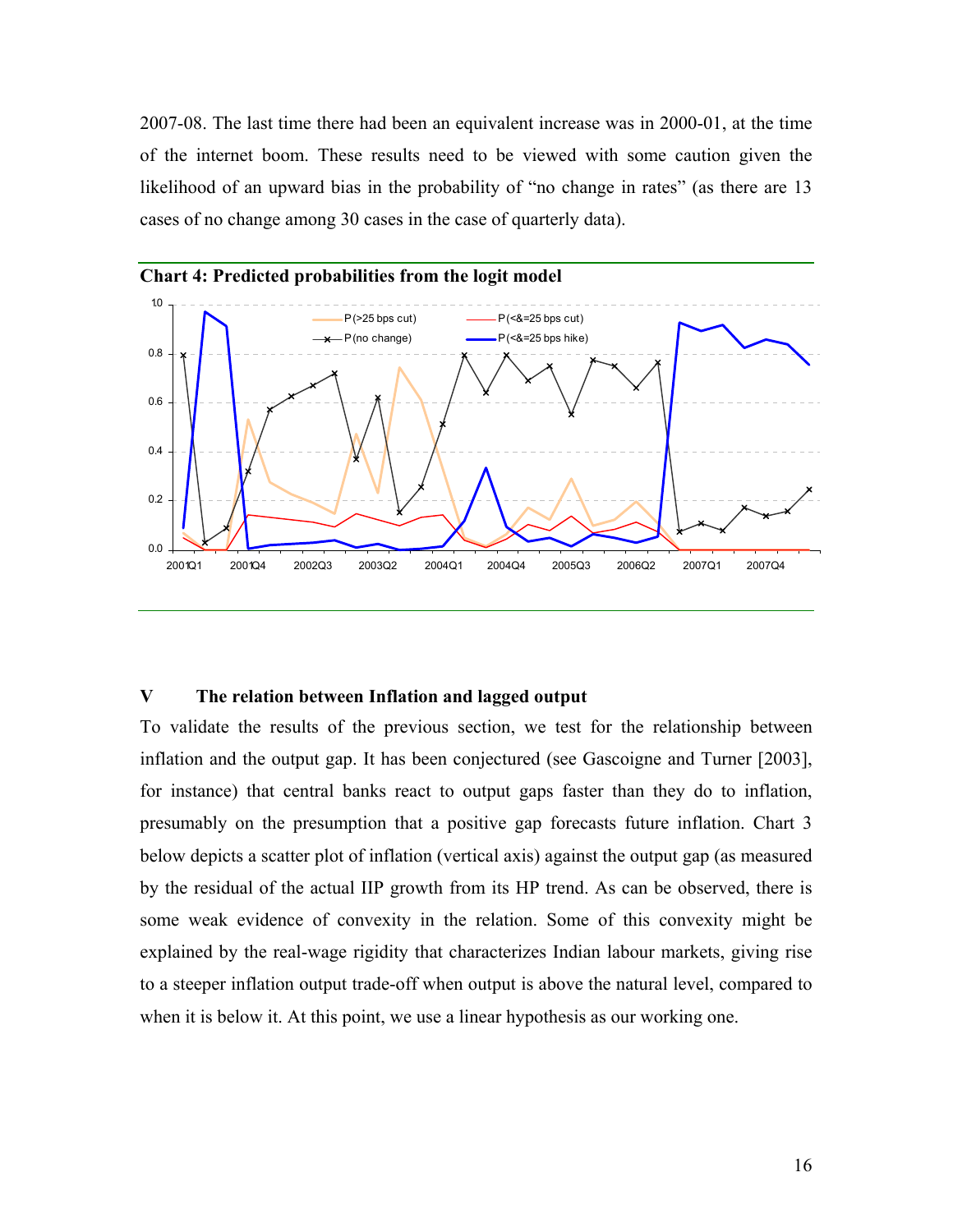

To understand the dynamics of inflation output gap, the following equation was estimated:

$$
\pi_t = \alpha + \beta_0 y_t + \beta_1 y_{t-1} + \mu \tag{2}
$$

where, y = output gap,  $\pi$  = inflation

# **Table 4: Regression results**

# **Quarterly GDP data Computer to Statistic**

|                              |      | <b>Coefficient t-Statistic</b> | <b>b</b> -value |                    | Coefficient t-Statistic p-value |         |      |
|------------------------------|------|--------------------------------|-----------------|--------------------|---------------------------------|---------|------|
|                              | 0.05 | 299                            | 0.00            |                    | 0.05                            | 16.18   | 0.00 |
| <b>IIP</b> Growth            | 0.18 | .91                            | 0.06            | <b>GDP</b> Growth  | $-0.15$                         | $-0.74$ | 0.46 |
| IIP Growth $(\text{lag } 1)$ | 0.27 | 2.87                           | 0.01            | GDP Growth (lag 1) | 0.07                            | 0.32    |      |

# **Regression diagnostics Monthly IIP data Quarterly GDP data**

| R-squared          | 0.15 | Mean dependent var    | 0.05     |
|--------------------|------|-----------------------|----------|
| Adjusted R-squared | 0.13 | S.D. dependent var    | 0.02     |
| S.E. of regression | 0.02 | Akaike info criterion | $-543$   |
| Sum squared resid  | 0.02 | Schwarz criterion     | $-5.35$  |
| Log likelihood     | 237  | F-statistic           | 7.18     |
| Durbin-Watson stat | 0.28 | Prob(F-statistic)     | $0.00\,$ |

| R-squared          | 0.02    | Mean dependent var    | 0.05    |
|--------------------|---------|-----------------------|---------|
| Adjusted R-squared | $-0.05$ | S.D. dependent var    | 0.02    |
| S.E. of regression | 0.02    | Akaike info criterion | $-5.24$ |
| Sum squared resid  | 0.01    | Schwarz criterion     | $-5.10$ |
| Log likelihood     | 78.9    | F-statistic           | 0.28    |
| Durbin-Watson stat | 0.55    | Prob(F-statistic)     | በ 76    |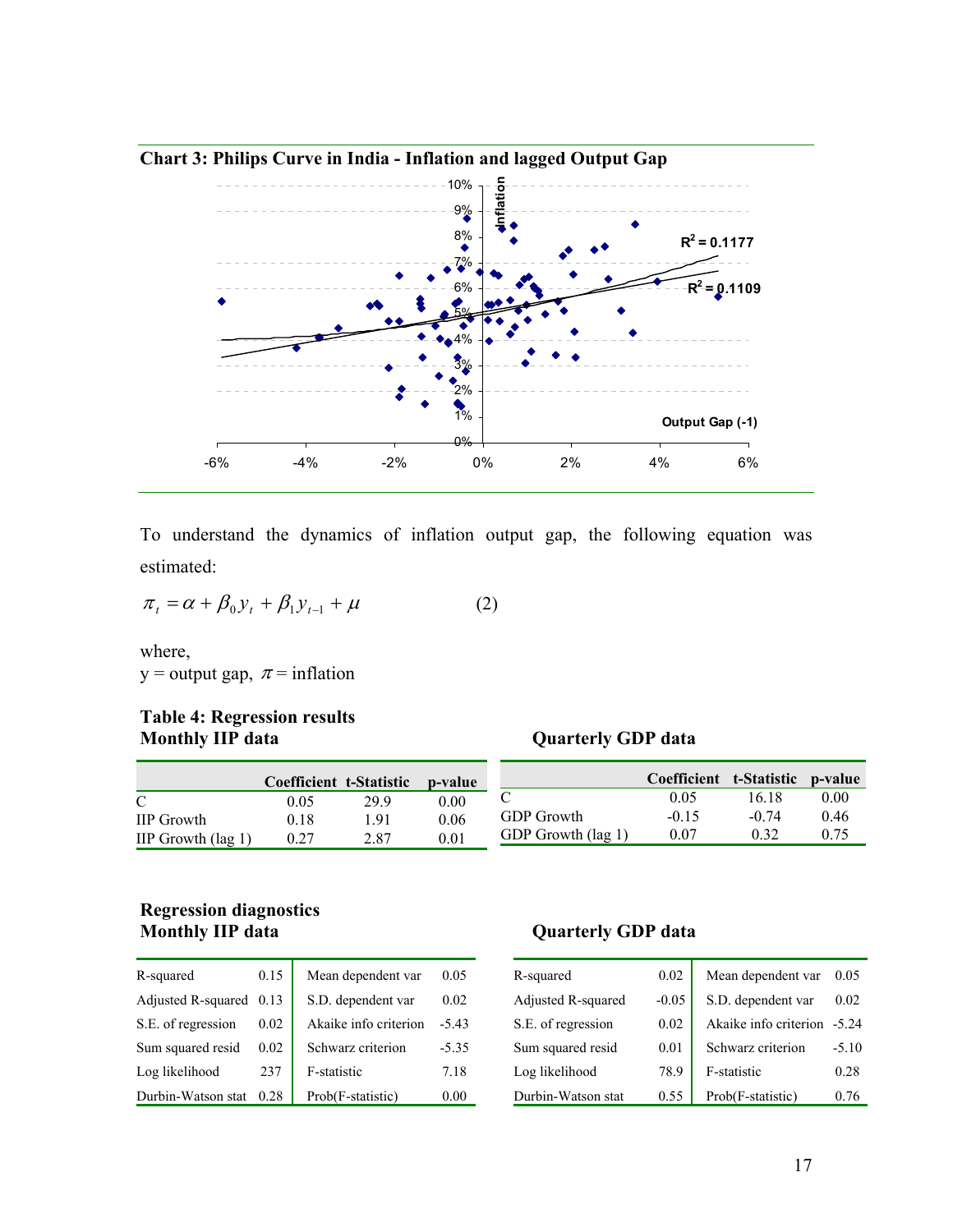This equation was estimated to validate our hypothesis that inflation responds to output gap with a lag. The results seem consistent with the hypothesis. This regression supports the hypothesis that inflation responds with a lag to the output gap. To check the strength of the result we tried other lags as well, but none of them turned out to be significant other than the first lag.

#### **VI. CONCLUSIONS**

The RBI has been very clear that its primary monetary policy objective in the recent past has been inflation targeting, employing a host of intermediate targets to achieve this objective. This paper sought to understand the objectives of its policy over the past 7 years and the methods that it has employed to achieve this goal. Although the regression coefficients are quite weak, the multiple methods of estimation that we have used impart a degree of robustness to the inferences.

The evidence in India seems to be more consistent with changes in policy interest rates being determined by the output gap rather than current inflation. This is a conclusion that is validated consistently across models and time aggregations. A negative output gap seems to be more influential than a positive gap. The influence of inflation as an explanatory factor is much less consistent. As partial explanation of this policy response function, there is evidence that current and lagged output gap does indeed influence (future) inflation.

Consistent with the evidence of a greater influence of the output gap on policy decisions, there appears to be some asymmetry in the response, with a propensity to act on a negative output gap, indicating greater concern about economic slowdown rather than inflation. On the other hand, there seems to be greater persistence in the rate hike process than in the rate cut, which might be construed as some indirect evidence of an opposite asymmetry in the policy response function. It is likely that this is the result of the structural economic changes that are currently underway in India, whereby the growth impulses have been consistently strong over the past few years.

Extensions to this paper include a forward looking approach to the policy response function, which might include forecasts of inflation and economic activity. Asymmetry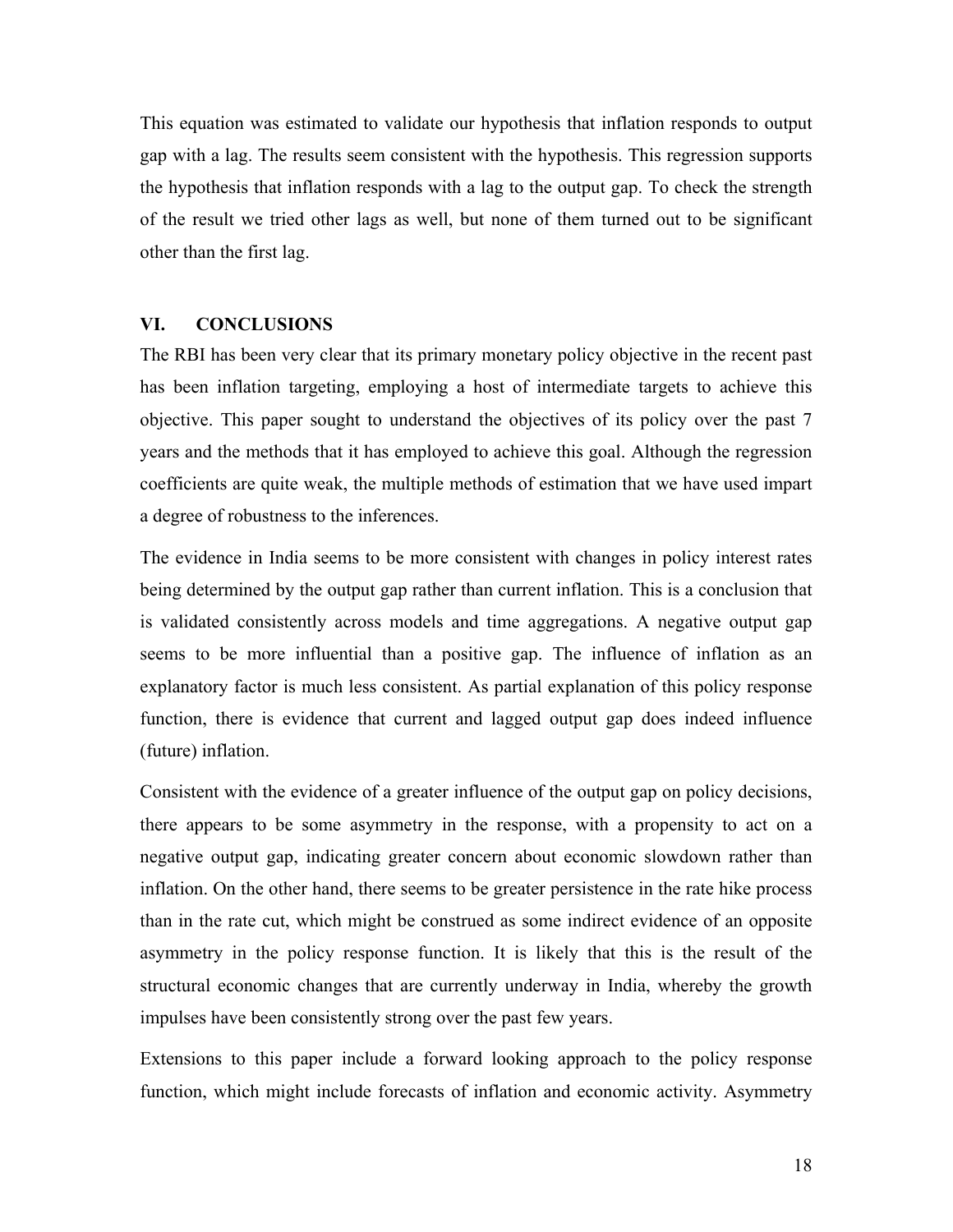features need to be addressed in greater detail. The error dynamics of the limited dependent class of models used here needs to be explored further. The regime switching aspect of monetary policy also needs to be incorporated into the models.

# **REFERENCES**

Clarida, R., Galf, J., and M. Gertler, 2000, "*Monetary Policy Rules and Macroeconomic Stability: Evidence and Some Theory*," Quarterly Journal of Economics vol. 115(1), pp. 147-180.

Dolado, J. and R. Mario-Dolores, 2002, "*Evaluating changes in the Bank of Spain's interest rate target: an alternative approach using marked point processes*", Oxford Bulletin of Economics and Statistics, 64, 2, pp 159-182.

Gascoigne, J. and P. Turner, 2003, "*Asymmetries in Bank of England monetary policy*", Applied Economics Letters**,** vol. 11(10), pages 615-618, August; also Working Paper 007, Department of Economics, University of Sheffield.

Kannan, R, S. Sanyal and B. B. Bhoi, 2006, "*Monetary Conditions Index for India*", RBI Occasional Papers, vol 27(3), Winter.

Mishkin, F. S., 2007, "Estimating potential output", Speech at the Conference on Price Measurement for Monetary Policy, Federal Reserve Bank of Dallas, May 24.

Mohan, Rakesh, 2006, "*Monetary Policy Transmission in India*", paper presented at the Deputy Governor's Meeting on "Transmission Mechanisms for Monetary Policy in Emerging Market Economies - What is New?" at Bank for International Settlements, Basel on December 7-8 (and references therein).

Reserve Bank of India, 1998, *Report of the Working Group on Money Supply: Analytics and Methodology of Compilation* (Chairman: Dr. Y.V. Reddy).

Taylor, J., 1993, "*Discretion versus policy rules in practice*", Carnegie – Rochester Conference on Public Policy, 39, pp. 195-214.

Taylor, J., 1999, "*The robustness and efficiency of monetary policy rules as guidelines for interest rate setting by the European Central Bank*", Journal of Monetary Economics, 43, pp. 655-679.

Virmani, V., 2004, "*Estimating output gap for the Indian economy*", IIM Ahmedabad Working Paper.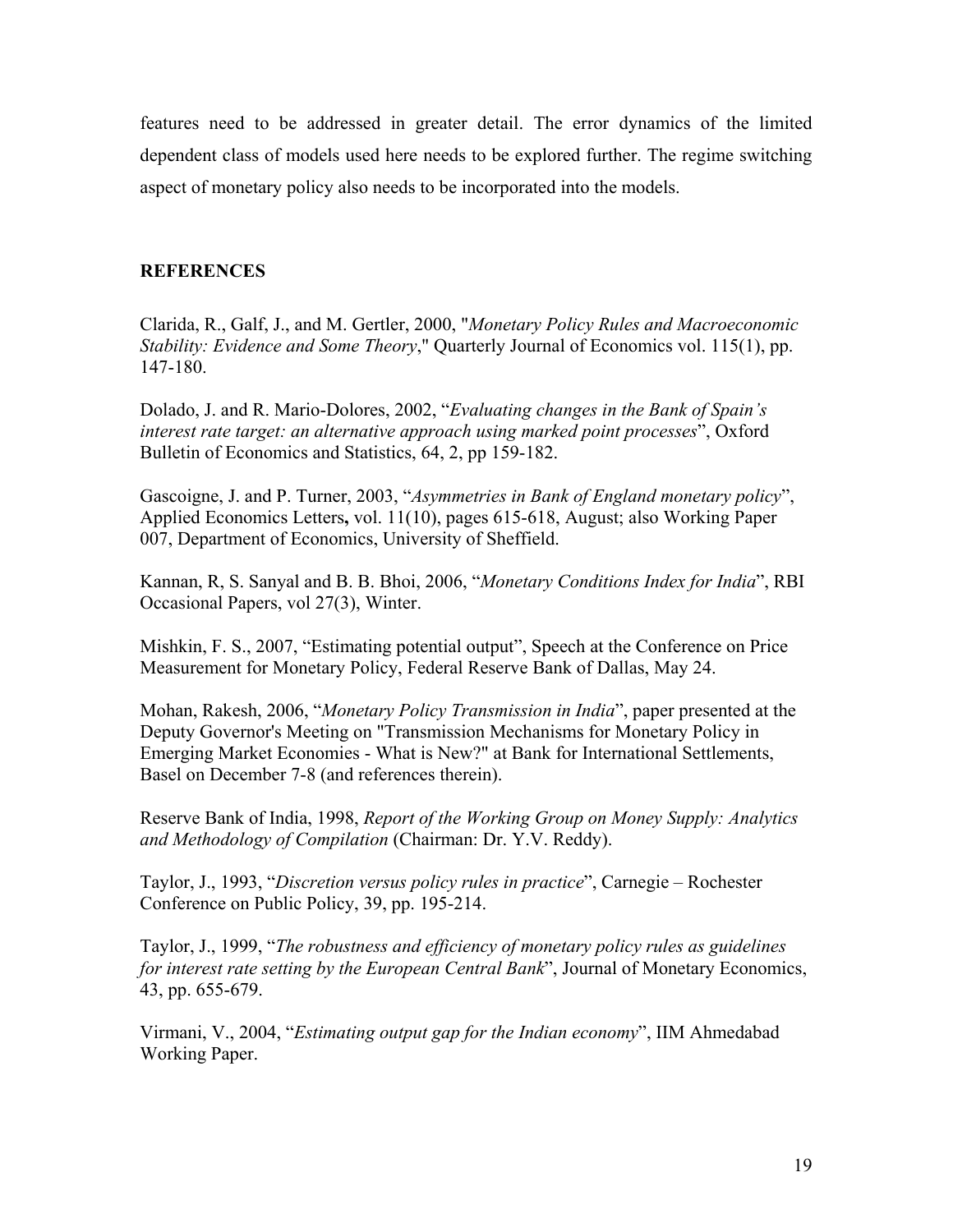# **APPENDIX 1a**

|                           | $\overline{\phantom{a}}$ |             | $\mathbf{v}$ $\mathbf{\sigma}$ |             |             |         |
|---------------------------|--------------------------|-------------|--------------------------------|-------------|-------------|---------|
|                           | Coefficient              | z-Statistic | p-value                        | Coefficient | z-Statistic | p-value |
| <b>INFLATION</b>          | $-7.29$                  | $-0.47$     | 0.64                           | $-5.32$     | $-0.34$     | 0.73    |
| <b>OUTPUT GAP IIP</b>     | 16.44                    | 1.19        | 0.23                           | 16.67       | 1.20        | 0.23    |
| LAGGED CUT                |                          |             |                                | $-0.86$     | $-1.13$     | 0.26    |
| <b>LAGGED HIKE</b>        |                          |             |                                | $-0.79$     | $-0.91$     | 0.36    |
|                           |                          |             |                                |             |             |         |
| Limit Points <sup>6</sup> |                          |             |                                |             |             |         |
| LIMIT <sub>1</sub>        | $-2.85$                  | $-3.20$     | 0.00                           | $-2.99$     | $-3.28$     | 0.00    |
| LIMIT <sub>2</sub>        | $-2.35$                  | $-2.73$     | 0.01                           | $-2.48$     | $-2.82$     | 0.00    |
| LIMIT <sub>3</sub>        | 1.81                     | 2.18        | 0.03                           | 1.78        | 2.11        | 0.03    |
| LIMIT <sub>4</sub>        | 3.42                     | 3.28        | 0.00                           | 3.39        | 3.22        | 0.00    |

# **AT 1a 1: Ordered Logit for IIP monthly growth**

# **AT 1a 2: Ordered Probit for IIP monthly growth**

|                       |             |             | ັ ⊂     |             |             |         |
|-----------------------|-------------|-------------|---------|-------------|-------------|---------|
|                       | Coefficient | z-Statistic | p-value | Coefficient | z-Statistic | p-value |
| <b>INFLATION</b>      | $-4.17$     | $-0.50$     | 0.62    | $-2.88$     | $-0.34$     | 0.73    |
| <b>OUTPUT GAP IIP</b> | 8.83        | 1.20        | 0.23    | 9.97        | 1.33        | 0.18    |
| LAGGED CUT            |             |             |         | $-0.33$     | $-0.84$     | 0.40    |
| <b>LAGGED HIKE</b>    |             |             |         | $-0.47$     | $-1.08$     | 0.28    |
|                       |             |             |         |             |             |         |
| <b>Limit Points</b>   |             |             |         |             |             |         |
| LIMIT <sub>1</sub>    | $-1.62$     | $-3.40$     | 0.00    | $-1.68$     | $-3.47$     | 0.00    |
| LIMIT <sub>2</sub>    | $-1.37$     | $-2.94$     | 0.00    | $-1.41$     | $-3.00$     | 0.00    |
| LIMIT <sub>3</sub>    | 1.07        | 2.36        | 0.02    | 1.07        | 2.32        | 0.02    |
| LIMIT <sub>4</sub>    | 1.83        | 3.50        | 0.00    | 1.82        | 3.46        | 0.00    |

# **Comparison of the two models for IIP monthly growth**

| <b>Model selection</b> |          | <b>Basic</b>  | <b>Augmented with lagged</b><br>response variable |               |  |
|------------------------|----------|---------------|---------------------------------------------------|---------------|--|
| criteria               | Logit    | <b>Probit</b> |                                                   | <b>Probit</b> |  |
| Akaike info criterion  | 1.79     | 179           | 1.82                                              | 1.82          |  |
| Log likelihood         | $-71.93$ | $-71.90$      | $-71.02$                                          | $-71.09$      |  |
| Restr. log likelihood  | $-72.65$ | $-72.65$      | $-72.65$                                          | $-72.65$      |  |
| LR statistic (2 df)    | 1.44     | 1.48          | 3.26                                              | 3.12          |  |
| Probability(LR stat)   | 0.49     | 0.48          | 0.52                                              | 0.54          |  |
| Schwarz criterion      | 1.96     | 1.96          | 2.04                                              | 2.04          |  |
| Hannan-Quinn criter.   | 1.86     | 1.86          | 1.91                                              | 1.91          |  |
| Avg. log likelihood    | $-0.83$  | $-0.83$       | $-0.82$                                           | $-0.82$       |  |
| LR index (Pseudo-R2)   | 0.01     | 0.01          | 0.02                                              | 0.02          |  |

<sup>&</sup>lt;sup>6</sup> The Limit Points are the estimates of the threshold coefficients of the distribution function. That is, if F(*X'β*) is the distribution function of the unobserved continuous latent variable in an ordered probit model,  $F(X' \beta) \leq$  Limit<sub>i</sub>, implies that the dependent variable falls into category i.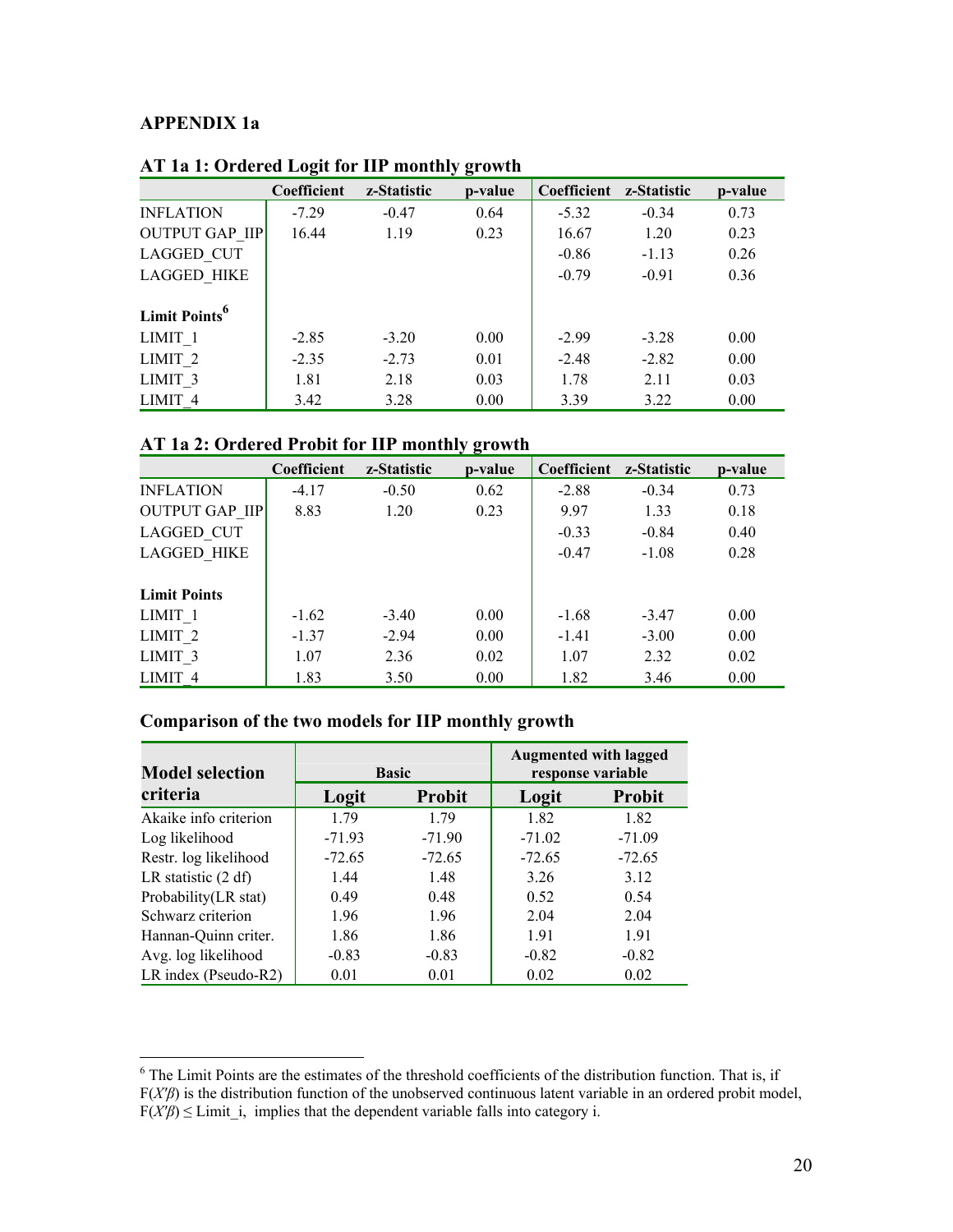# **APPENDIX 1b**

|                       | $\overline{\phantom{a}}$ |             | ັ⊂      |             |             |         |
|-----------------------|--------------------------|-------------|---------|-------------|-------------|---------|
|                       | Coefficient              | z-Statistic | p-value | Coefficient | z-Statistic | p-value |
| <b>INFLATION</b>      | 17.63                    | 0.78        | 0.44    | 13.70       | 0.55        | 0.58    |
| <b>OUTPUT GAP GDP</b> | 55.61                    | 2.24        | 0.03    | 53.65       | 2.19        | 0.03    |
| LAGGED CUT            |                          |             |         | $-0.74$     | $-0.83$     | 0.41    |
| <b>LAGGED HIKE</b>    |                          |             |         | 2.50        | 2.49        | 0.01    |
|                       |                          |             |         |             |             |         |
| <b>Limit Points</b>   |                          |             |         |             |             |         |
| LIMIT <sub>1</sub>    | $-0.70$                  | $-0.58$     | 0.56    | $-0.92$     | $-0.65$     | 0.52    |
| LIMIT <sub>2</sub>    | $-0.27$                  | $-0.22$     | 0.82    | $-0.43$     | $-0.31$     | 0.75    |
| LIMIT <sub>3</sub>    | 1.82                     | 1.50        | 0.13    | 2.49        | 1.69        | 0.09    |
| LIMIT <sub>4</sub>    | 3.74                     | 2.65        | 0.01    | 5.03        | 2.86        | 0.00    |

# **AT 1b 1: Ordered Logit for GDP quarterly growth**

# **AT 1b 2: Ordered PROBIT for GDP quarterly growth**

|                       | Coefficient | z-Statistic | p-value | Coefficient | z-Statistic | p-value |
|-----------------------|-------------|-------------|---------|-------------|-------------|---------|
| <b>INFLATION</b>      | 11.01       | 0.86        | 0.39    | 5.46        | 0.41        | 0.68    |
| <b>OUTPUT GAP GDP</b> | 33.51       | 2.44        | 0.01    | 31.23       | 2.18        | 0.03    |
| LAGGED CUT            |             |             |         | $-0.40$     | $-0.76$     | 0.45    |
| <b>LAGGED HIKE</b>    |             |             |         | 1.13        | 2.22        | 0.03    |
|                       |             |             |         |             |             |         |
| <b>Limit Points</b>   |             |             |         |             |             |         |
| LIMIT <sub>1</sub>    | $-0.37$     | $-0.52$     | 0.60    | $-0.59$     | $-0.76$     | 0.44    |
| LIMIT <sub>2</sub>    | $-0.12$     | $-0.17$     | 0.87    | $-0.33$     | $-0.44$     | 0.66    |
| LIMIT <sub>3</sub>    | 1.16        | 1.63        | 0.10    | 1.22        | 1.59        | 0.11    |
| LIMIT <sub>4</sub>    | 2.26        | 2.81        | 0.01    | 2.53        | 2.89        | 0.00    |

# **Comparison of the two models: model selection criteria**

|                       | <b>Basic</b> |               |         | <b>Augmented with lagged</b><br>response variable |
|-----------------------|--------------|---------------|---------|---------------------------------------------------|
|                       | Logit        | <b>Probit</b> | Logit   | <b>Probit</b>                                     |
| Akaike info criterion | 2.97         | 2.95          | 2.75    | 2.83                                              |
| Log likelihood        | $-38.5$      | $-38.2$       | $-33.2$ | $-34.4$                                           |
| Restr. log likelihood | $-41.5$      | $-41.5$       | $-41.5$ | $-41.5$                                           |
| LR statistic $(2 df)$ | 5.99         | 6.64          | 16.52   | 14.21                                             |
| Probability(LR stat)  | 0.05         | 0.04          | 0.00    | 0.01                                              |
| Schwarz criterion     | 3.25         | 3.23          | 3.13    | 3.20                                              |
| Hannan-Quinn criter.  | 3.06         | 3.04          | 2.87    | 2.95                                              |
| Avg. log likelihood   | $-1.29$      | $-1.27$       | $-1.11$ | $-1.15$                                           |
| LR index (Pseudo-R2)  | 0.07         | 0.08          | 0.20    | 0.17                                              |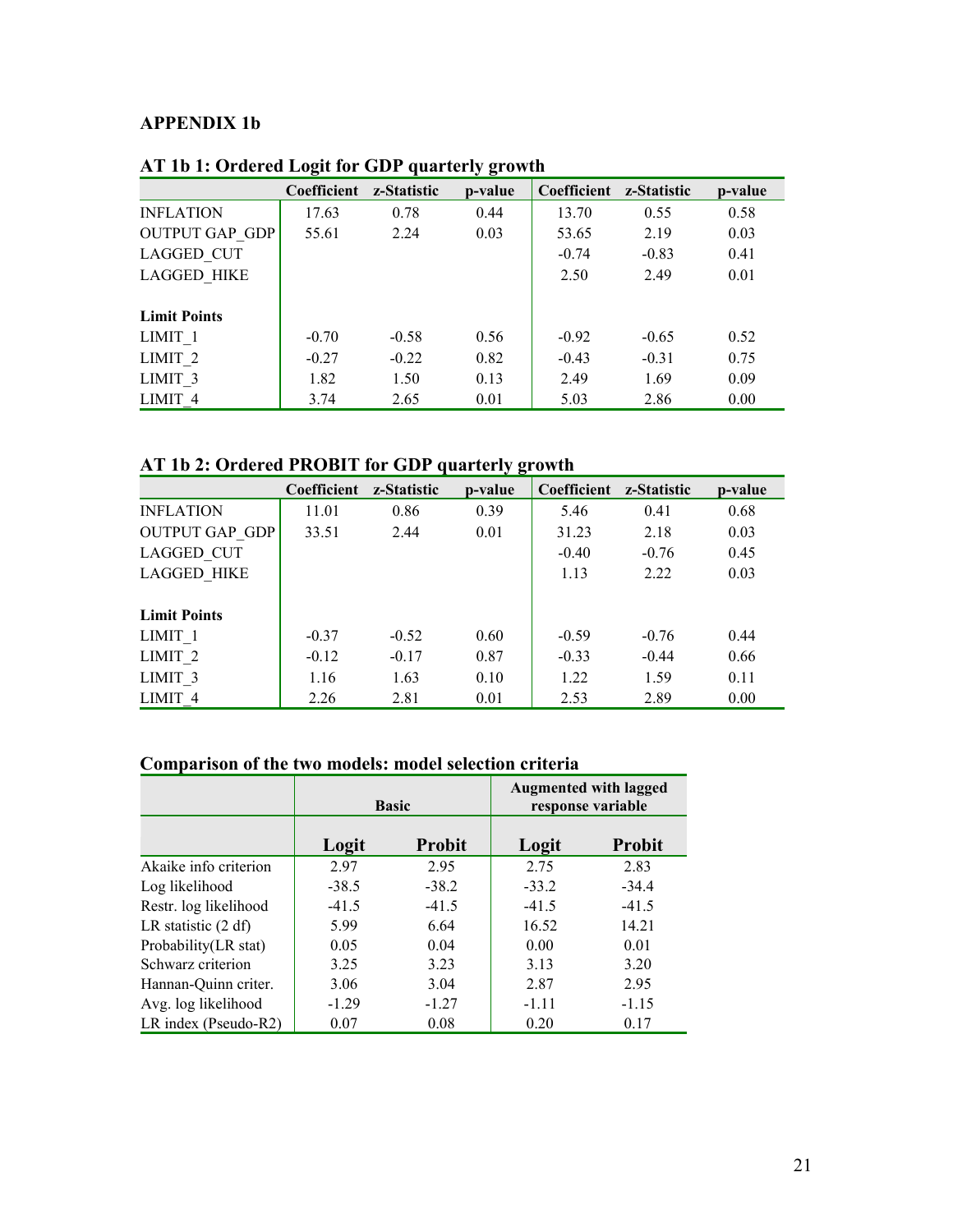# **Appendix 2 Results of linear regressions for policy rate changes**

# **AT 2 1: Dependent variable: repo rate**; Monthly data Regression results Reg

|                       | Coefficient t-Statistic p-value |       |      |
|-----------------------|---------------------------------|-------|------|
| Constant              | 7.05                            | 12.57 | 0.00 |
| <b>INFLATION</b>      | 3.93                            | 0.37  | 0.71 |
| <b>OUTPUT GAP IIP</b> | 6.78                            | 0.72  | 0.48 |
| <b>LAGGED CUT</b>     | 1.88                            | 3.63  | 0.00 |
| LAGGED HIKE           | 0.78                            | 1.38  | 0.17 |

# Regression diagnostics

| R-squared          | 0.16   | Mean dependent var    | 7.57 |
|--------------------|--------|-----------------------|------|
| Adjusted R-squared | 0.12   | S.D. dependent var    | 1.68 |
| S.E. of regression | 1.58   | Akaike info criterion | 3.80 |
| Sum squared resid  | 204    | Schwarz criterion     | 3.94 |
| Log likelihood     | $-160$ | F-statistic           | 3.97 |
| Durbin-Watson stat | 0.55   | Prob(F-statistic)     | 001  |

# **AT 2 2: Dependent variable: repo rate**; Quarterly data

|                       | Coefficient t-Statistic p-value |      |      |
|-----------------------|---------------------------------|------|------|
| Constant              | 6.25                            | 543  | 0.00 |
| <b>INFLATION</b>      | 16.04                           | 0.77 | 0.45 |
| <b>OUTPUT GAP GDP</b> | 17.37                           | 0.84 | 0.41 |
| <b>LAGGED CUT</b>     | 0.92                            | 1.11 | 0.28 |
| <b>LAGGED HIKE</b>    | 1.04                            | 1.32 | 0.20 |

# Regression diagnostics

| R-squared          | 0.12    | Mean dependent var    | 7.63  |
|--------------------|---------|-----------------------|-------|
| Adjusted R-squared | $-0.02$ | S.D. dependent var    | 1.77  |
| S.E. of regression | 1.79    | Akaike info criterion | 4 15  |
| Sum squared resid  | 80.1    | Schwarz criterion     | 4.39  |
| Log likelihood     | $-57.3$ | F-statistic           | 0.87  |
| Durbin-Watson stat | 0.26    | Prob(F-statistic)     | () 49 |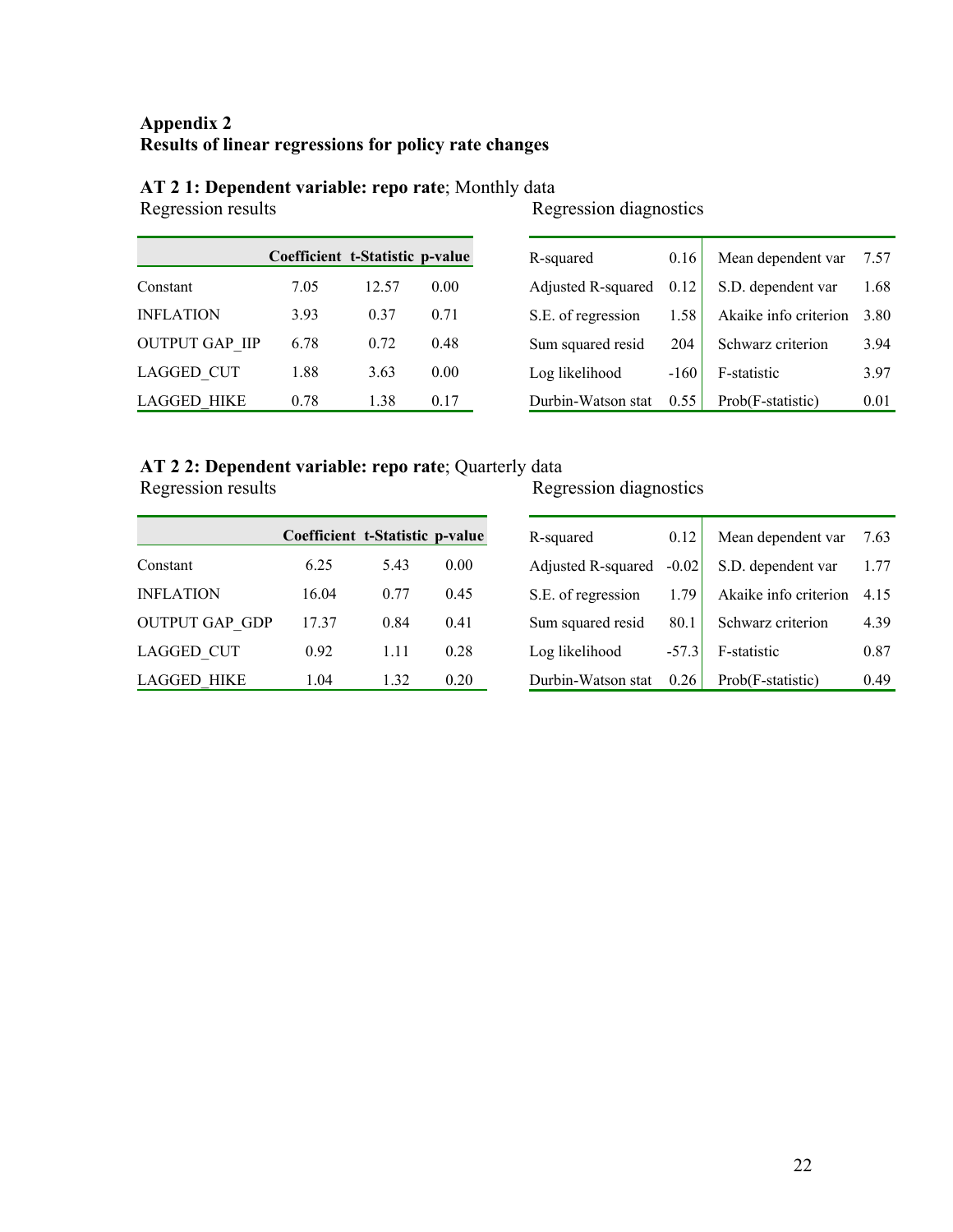# **APPENDIX 3 Asymmetry in monetary policy**

|                     | <b>Ordered Logit</b> |             |       |             | <b>Ordered PROBIT</b> |       |
|---------------------|----------------------|-------------|-------|-------------|-----------------------|-------|
|                     | Coefficient          | z-Statistic | Prob. | Coefficient | z-Statistic           | Prob. |
| <b>INFLATION</b>    | $-7.41$              | $-0.48$     | 0.63  | $-4.21$     | $-0.51$               | 0.61  |
| <b>OUTPUT PLUS</b>  | 21.16                | 0.82        | 0.41  | 9.49        | 0.73                  | 0.47  |
| <b>OUTPUT MINUS</b> | 12.37                | 0.52        | 0.61  | 8.18        | 0.61                  | 0.55  |
| <b>Limit Points</b> |                      |             |       |             |                       |       |
| LIMIT $1:C(4)$      | $-2.79$              | $-3.00$     | 0.00  | $-1.62$     | $-3.24$               | 0.00  |
| LIMIT $2:C(5)$      | $-2.29$              | $-2.54$     | 0.01  | $-1.36$     | $-2.80$               | 0.01  |
| LIMIT $3:C(6)$      | 1.87                 | 2.12        | 0.03  | 1.08        | 2.27                  | 0.02  |
| LIMIT $4:C(7)$      | 3.49                 | 3.20        | 0.00  | 1.83        | 3.39                  | 0.00  |

# **AT 3 1: Monthly data (IIP)**

# **AT 3 2: Quarterly data (GDP)**

|                     | <b>Ordered Logit</b> |             |       |             | <b>Ordered Probit</b> |       |
|---------------------|----------------------|-------------|-------|-------------|-----------------------|-------|
|                     | Coefficient          | z-Statistic | Prob. | Coefficient | z-Statistic           | Prob. |
| <b>INFLATION</b>    | 23.91                | 0.98        | 0.33  | 13.16       | 0.99                  | 0.32  |
| <b>OUTPUT PLUS</b>  | 4.42                 | 0.11        | 0.91  | 7.51        | 0.32                  | 0.75  |
| <b>OUTPUT MINUS</b> | 116.30               | 2.18        | 0.03  | 65.93       | 2.21                  | 0.03  |
|                     |                      |             |       |             |                       |       |
| <b>Limit Points</b> |                      |             |       |             |                       |       |
| LIMIT $2:C(4)$      | $-1.10$              | $-0.85$     | 0.40  | $-0.60$     | $-0.80$               | 0.42  |
| LIMIT $3:C(5)$      | $-0.61$              | $-0.49$     | 0.62  | $-0.34$     | $-0.46$               | 0.65  |
| LIMIT $4:C(6)$      | 1.54                 | 1.21        | 0.23  | 0.96        | 1.30                  | 0.19  |
| LIMIT $5:C(7)$      | 3.48                 | 2.38        | 0.02  | 2.07        | 2.48                  | 0.01  |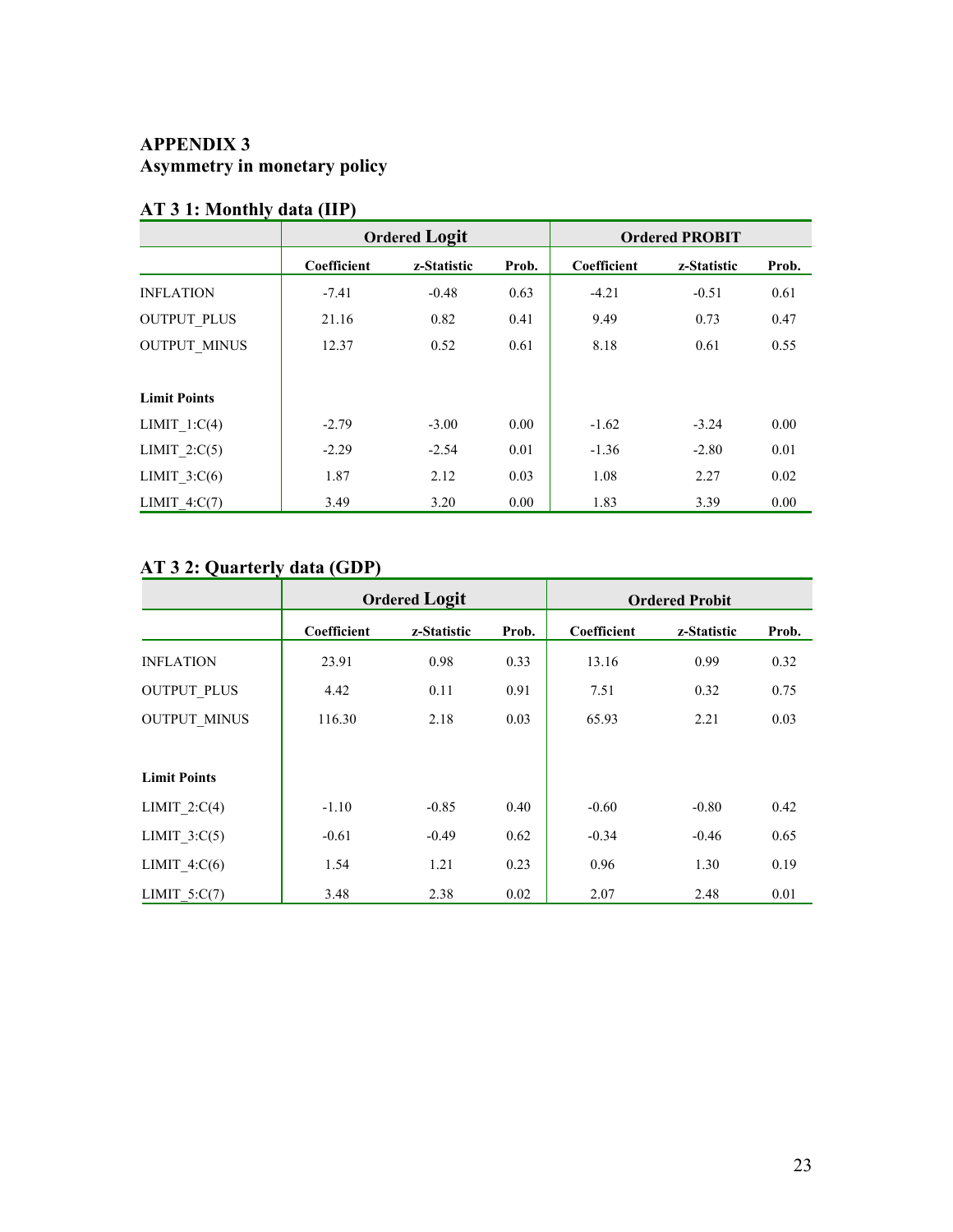# **APPENDIX 4**

# **Marginal Probability effects for the ordered models (using monthly IIP data)**

| <b>Ordered Probit Model</b>                          |                               |                                     |                               |                               |  |
|------------------------------------------------------|-------------------------------|-------------------------------------|-------------------------------|-------------------------------|--|
|                                                      | <b>Inflation</b>              | <b>Output</b> gap                   | Lagged cut                    | Lagged hike                   |  |
| $Cut > 25$ bps                                       | $-0.281$                      | 0.973                               | $-0.033$                      | $-0.046$                      |  |
| $Cut \leq 25$ bps<br>No change<br>Hike $\leq$ 25 bps | $-0.141$<br>$-0.229$<br>0.430 | 0.489<br>0.792<br>$-1.489$          | $-0.016$<br>$-0.027$<br>0.050 | $-0.023$<br>$-0.038$<br>0.071 |  |
| Hike > 25 bps                                        | $-0.221$                      | 0.765<br><b>Ordered Logit Model</b> | $-0.026$                      | $-0.036$                      |  |
|                                                      | <b>Inflation</b>              | Output gap                          | Lagged cut                    | Lagged hike                   |  |
| $Cut > 25$ bps                                       | $-0.242$                      | 0.760                               | $-0.039$                      | $-0.036$                      |  |
| $Cut \leq 25$ bps                                    | $-0.137$                      | 0.429                               | $-0.022$                      | $-0.020$                      |  |
| No change                                            | $-0.278$                      | 0.870                               | $-0.045$                      | $-0.041$                      |  |
| Hike $\leq$ 25 bps                                   | 0.489                         | $-1.532$                            | 0.079                         | 0.072                         |  |
| Hike $> 25$ bps                                      | $-0.168$                      | 0.526                               | $-0.027$                      | $-0.025$                      |  |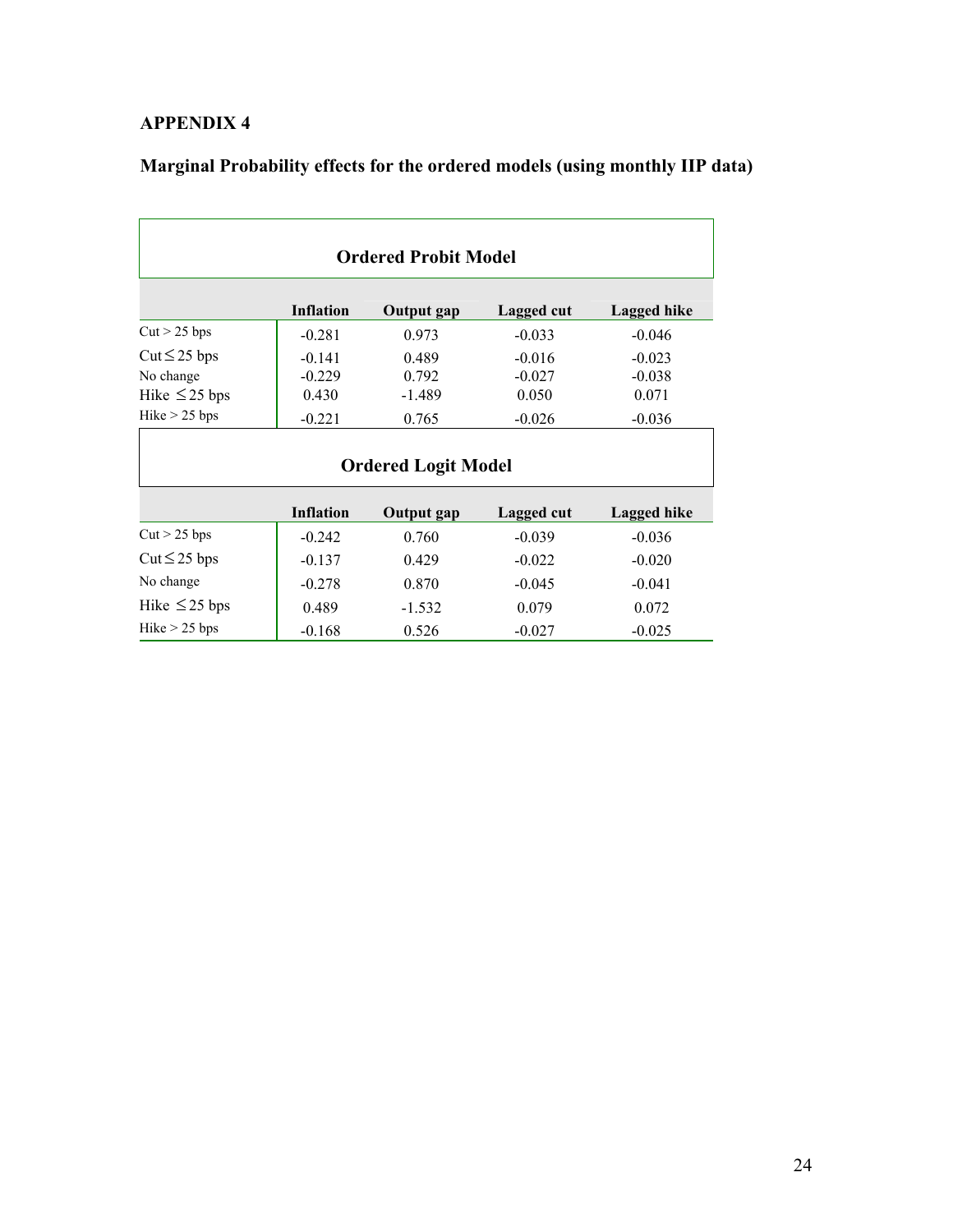# **APPENDIX 5 Results with binary dependent variables on IIP monthly data**

# **AT 5 1: Binary Logit**

|                       | Coefficient | z-Statistic | p-value |
|-----------------------|-------------|-------------|---------|
| <b>CONST</b>          | $-2.64$     | $-2.01$     | 0.04    |
| <b>INFLATION</b>      | 4.92        | 0.21        | 0.84    |
| <b>OUTPUT GAP IIP</b> | 47.35       | 2.12        | 0.03    |
| <b>LAGGED CUT</b>     | $-0.33$     | $-0.28$     | 0.78    |
| <b>LAGGED HIKE</b>    | $-0.25$     | $-0.21$     | 0.83    |

# **AT 5 2:Binary Probit**

|                       | Coefficient | z-Statistic | p-value |
|-----------------------|-------------|-------------|---------|
| <b>CONST</b>          | $-1.50$     | $-2.14$     | 0.03    |
| <b>INFLATION</b>      | 2.82        | 0.22        | 0.83    |
| <b>OUTPUT GAP IIP</b> | 25.85       | 2.08        | 0.04    |
| <b>LAGGED CUT</b>     | $-0.17$     | $-0.27$     | 0.78    |
| <b>LAGGED HIKE</b>    | $-0.20$     | $-0.31$     | 0.76    |

# **Comparison of the two models: model selection criteria**

| Comparison or the covert models model servench erretm |         |               |                       |         |               |
|-------------------------------------------------------|---------|---------------|-----------------------|---------|---------------|
|                                                       | Logit   | <b>Probit</b> |                       | Logit   | <b>Probit</b> |
| S.E. of regression                                    | 0.30    | 0.30          | Probability (LR stat) | 0.22    | 0.21          |
| Sum squared resid                                     | 7.45    | 7.48          | Akaike info criterion | 0.71    | 0.71          |
| Log likelihood                                        | $-26.1$ | $-26.0$       | Schwarz criterion     | 0.86    | 0.85          |
| Restr. log likelihood                                 | $-28.9$ | $-28.9$       | Hannan-Quinn criter.  | 0.77    | 0.77          |
| LR statistic (4 df)                                   | 5.75    | 5.87          | Avg. log likelihood   | $-0.30$ | $-0.30$       |
|                                                       |         |               | McFadden R-squared    | 0.10    | 0.10          |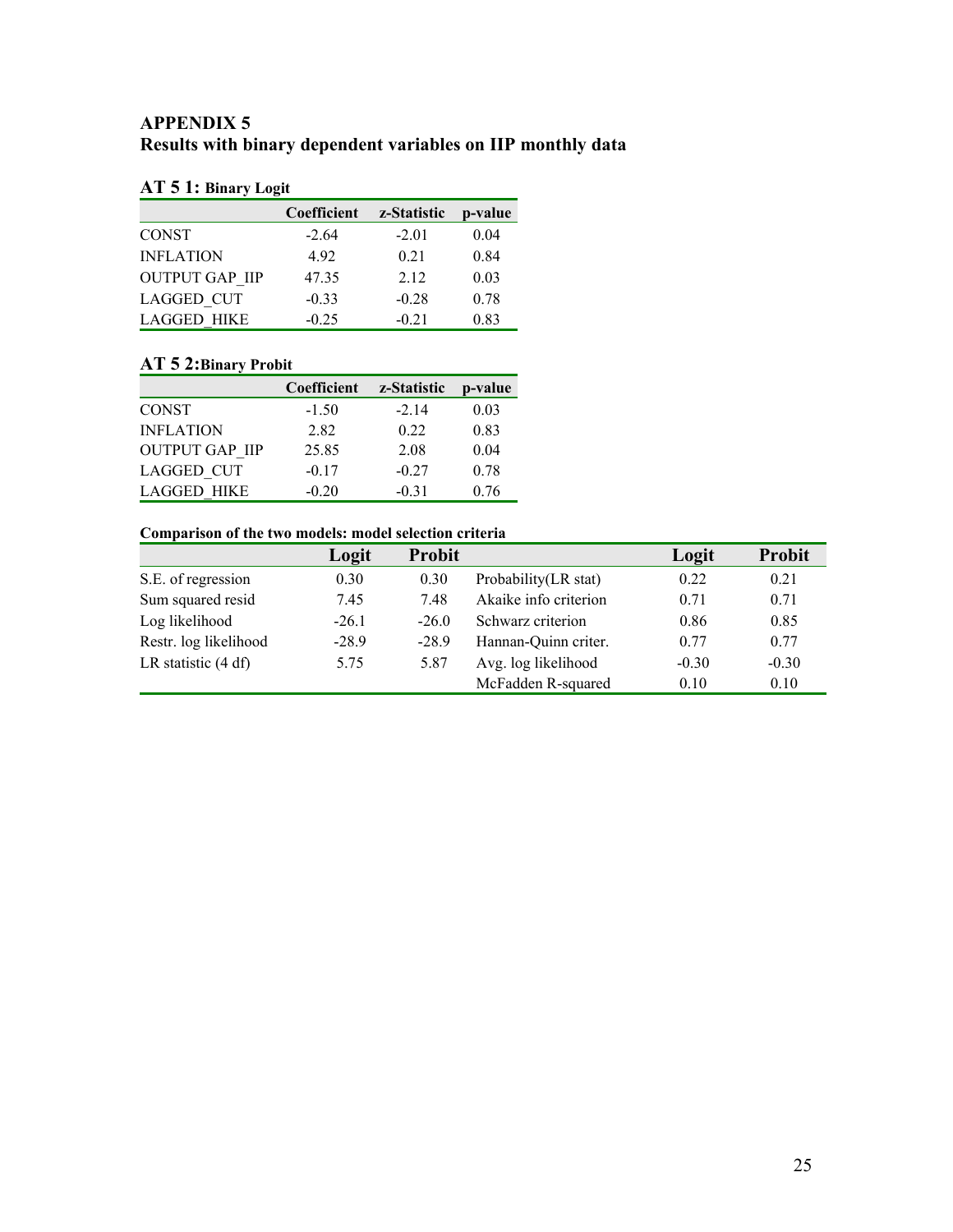# **APPENDIX 6**

| AT 6.1: Binary Probit with a dummy for a policy regime shift |                    |             |
|--------------------------------------------------------------|--------------------|-------------|
|                                                              | <b>Coefficient</b> | z-Statistic |

| The way built y revolt with a gaining for a policy regime since |             |             |       |  |  |  |
|-----------------------------------------------------------------|-------------|-------------|-------|--|--|--|
|                                                                 | Coefficient | z-Statistic | Prob. |  |  |  |
| <b>CONST</b>                                                    | $-1.50$     | $-2.58$     | 0.01  |  |  |  |
| <b>INFLATION</b>                                                | 8.80        | 0.90        | 0.37  |  |  |  |
| <b>OUTPUT GAP IIP</b>                                           | 15.92       | 1.67        | 0.09  |  |  |  |
| <b>REGIME SHIFT DUMMY</b>                                       | 0.44        | 1.36        | 0.18  |  |  |  |

# **Regression diagnostics**

| Mean dependent var    | 0.22     | S.D. dependent var    | 0.42    |
|-----------------------|----------|-----------------------|---------|
| S.E. of regression    | 0.41     | Akaike info criterion | 1.08    |
| Sum squared resid     | 13.71    | Schwarz criterion     | 1.19    |
| Log likelihood        | $-42.38$ | Hannan-Quinn criter.  | 1.12    |
| Restr. log likelihood | $-45.42$ | Avg. log likelihood   | $-0.49$ |
| LR statistic $(3 df)$ | 6.06     | McFadden R-squared    | 0.07    |
| Probability(LR stat)  | 0.11     |                       |         |

# **AT 6.2: Binary probit model**

|                          | <b>Easing Phase</b> |         | <b>Tightening Phase</b> |                                                                                           | <b>Full Period</b> |      |         |         |      |
|--------------------------|---------------------|---------|-------------------------|-------------------------------------------------------------------------------------------|--------------------|------|---------|---------|------|
|                          |                     |         |                         | Coefficient z-Statistic Prob. Coefficient z-Statistic Prob. Coefficient z-Statistic Prob. |                    |      |         |         |      |
| <b>CONST</b>             | -148                | $-2.41$ | 0.02                    | 0.26                                                                                      | 0.22               | 0.83 | $-1.20$ | $-2.25$ | 0.02 |
| <b>INFLATION</b>         | 17.67               | 1.58    | 0.12                    | $-23.27$                                                                                  | $-1.02$            | 0.31 | 8.12    | 0.83    | 0.41 |
| OUTPUT GAP<br><b>IIP</b> | 13 17               | 0.88    | 0.38                    | 24.00                                                                                     | .87                | 0.06 | 15.59   |         | 0.08 |

# **Comparison: Model selection criteria**

|                       | <b>Easing Phase</b> | <b>Tightening Phase</b> | <b>Full Period</b> |
|-----------------------|---------------------|-------------------------|--------------------|
| Mean dependent var    | 0.28                | 0.19                    | 0.23               |
| S.E. of regression    | 0.44                | 0.39                    | 0.41               |
| Sum squared resid     | 8.36                | 5.89                    | 14.46              |
| Log likelihood        | $-25.2$             | $-18.3$                 | $-44.4$            |
| Restr. log likelihood | $-27.4$             | $-20.5$                 | $-46.9$            |
| LR statistic (2 df)   | 4.41                | 4.32                    | 5.10               |
| Probability(LR stat)  | 0.11                | 0.12                    | 0.08               |
| S.D. dependent var    | 0.46                | 0.4                     | 0.42               |
| Akaike info criterion | 1.23                | 1.01                    | 1.09               |
| Schwarz criterion     | 1.34                | 1.14                    | 1.17               |
| Hannan-Quinn criter.  | 1.27                | 1.06                    | 1.12               |
| Avg. log likelihood   | $-0.55$             | $-0.44$                 | $-0.51$            |
| McFadden R-squared    | 0.08                | 0.11                    | 0.05               |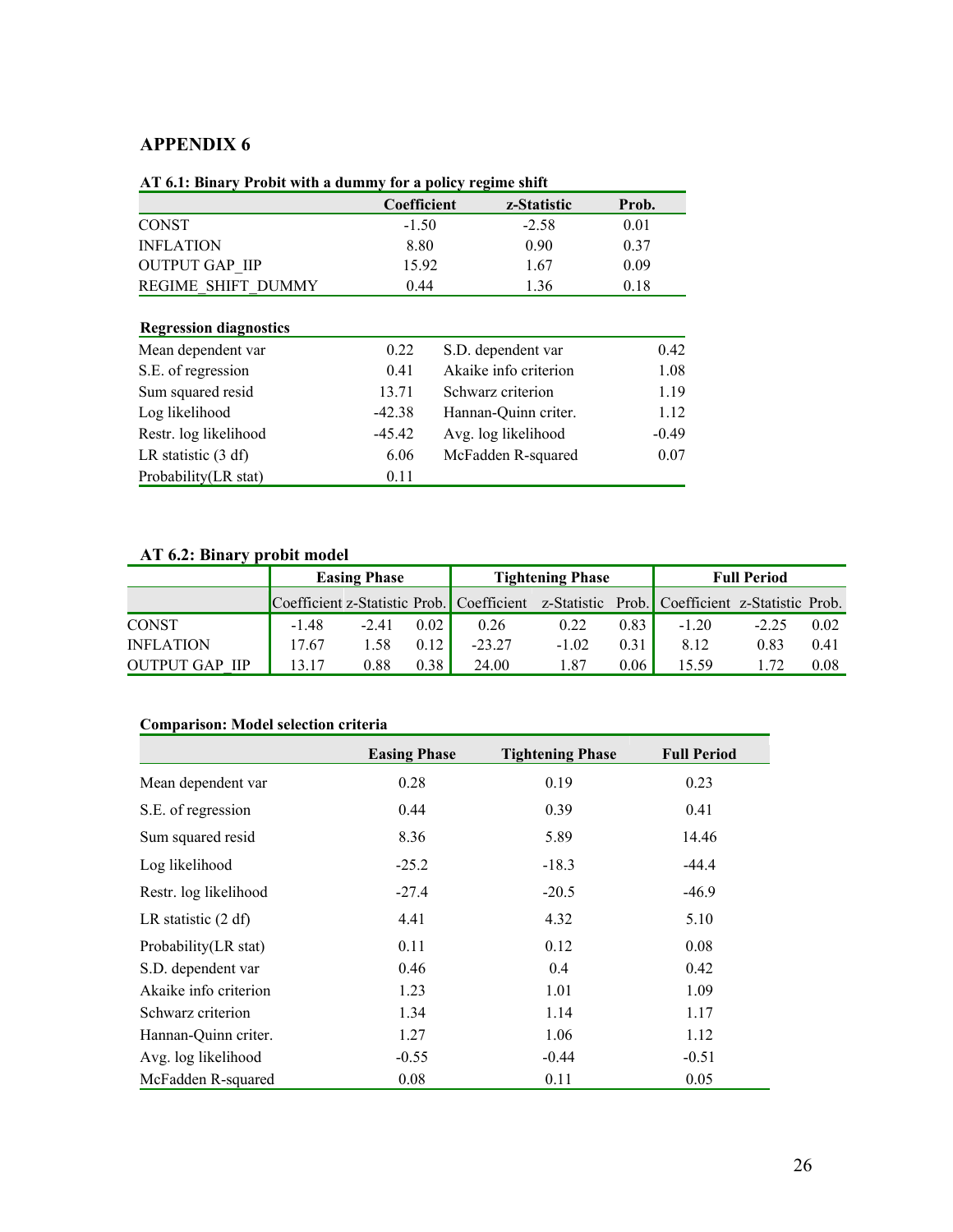# **APPENDIX 7 Regression results for estimating potential output**

# **Method 1: The Hodrick-Prescott Filter**

The  $\lambda$  used in HP filter was 14,400 for monthly data and 1,600 for quarterly data.

# **Method 2: Results of the regression of output growth on time trends**

The output growth series was regressed on time (level and squared) in order to de-trend the series. The residuals from this regression represent the deviation of the series from the trend value at each point of time. This residual series was then considered as a proxy of the output gap. The results of the regression are as follows:

# IIP growth

|                   | Coefficient | t-Statistic | p-value. |
|-------------------|-------------|-------------|----------|
| Constant          | 0.032       | 4.993       | 0.000    |
| <b>TIME</b>       | 0.001       | 2.089       | 0.040    |
| TIME <sub>2</sub> | 0.000       | 0.790       | 0.432    |

## Regression results Regression diagnostics

| R-squared          | 0.615 | Mean dependent var    | 0.071    |
|--------------------|-------|-----------------------|----------|
| Adjusted R-squared | 0.605 | S.D. dependent var    | 0.031    |
| S.E. of regression | 0.020 | Akaike info criterion | $-4.985$ |
| Sum squared resid  | 0.033 | Schwarz criterion     | $-4.900$ |
| Log likelihood     | 219.9 | F-statistic           | 66.97    |
| Durbin-Watson stat | 1 495 | Prob(F-statistic)     | $\theta$ |
|                    |       |                       |          |

# GDP growth

|                   | Coefficient | t-Statistic | p-value. |
|-------------------|-------------|-------------|----------|
| Constant          | 0.040       | 3.850       | 0.001    |
| <b>TIME</b>       | 0.002       | 1.245       | 0.224    |
| TIME <sub>2</sub> | 0.000       | 0.084       | 0.934    |

# Regression results Regression diagnostics

| R-squared          | 0.527 | Mean dependent var    | 0.070    |
|--------------------|-------|-----------------------|----------|
| Adjusted R-squared | 0.492 | S.D. dependent var    | 0.025    |
| S.E. of regression | 0.018 | Akaike info criterion | $-5.153$ |
| Sum squared resid  | 0.008 | Schwarz criterion     | $-5.013$ |
| Log likelihood     | 80.29 | F-statistic           | 15.04    |
| Durbin-Watson stat | 1.081 | Prob(F-statistic)     | 0        |